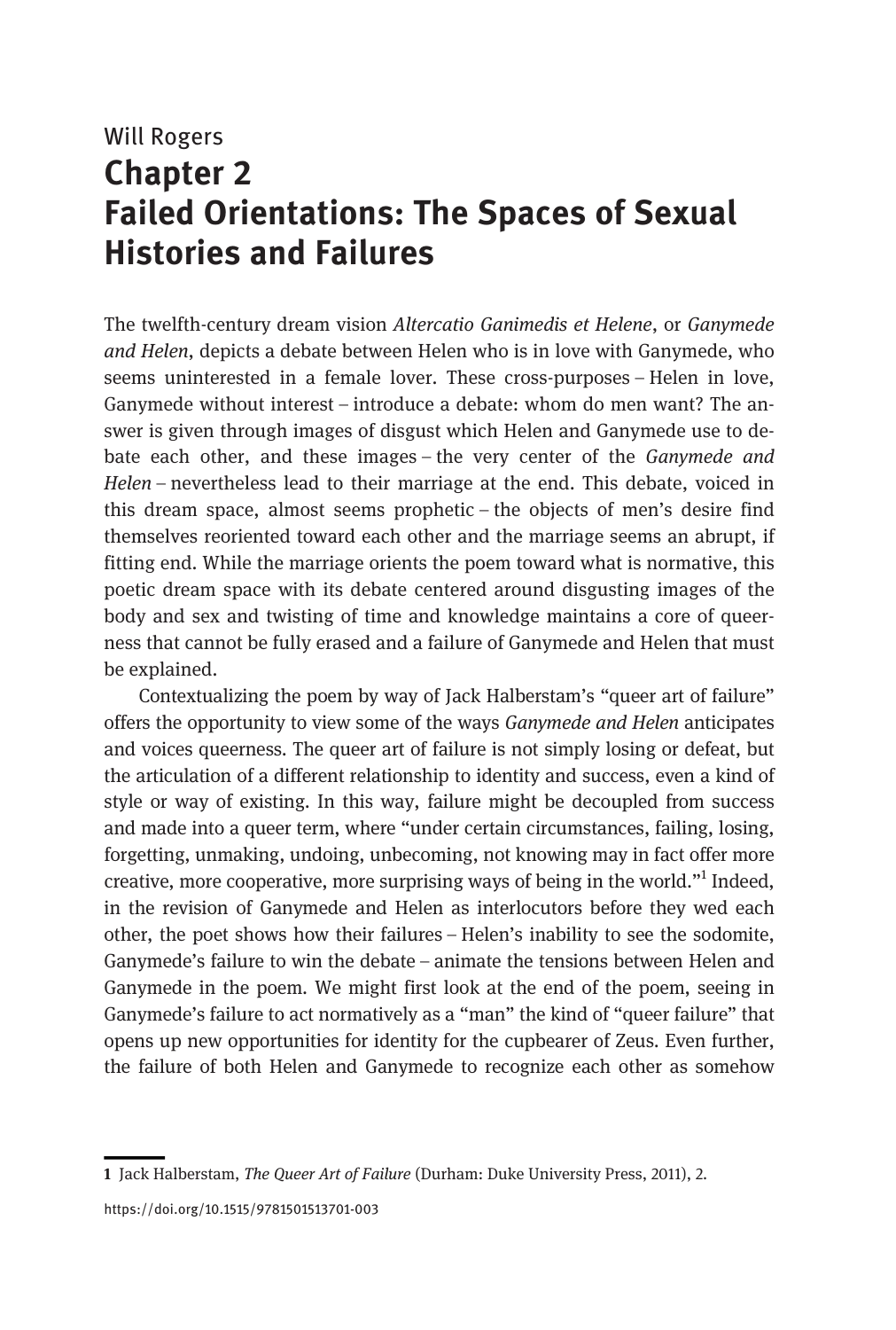other than expected – Helen as dominant, Ganymede as submissive – presents a chance to revise and review these characters before and beyond their marriage and the loss of their subversive characters. These more "surprising ways of being in the world" are ones where these two figures are centered not as objects of rapacious desires but as interlocutors who claim poetic space and authority through their frank speech and revel in their orientations toward those who desire them. Their marriage, perhaps meant to close this debate and excise what is queer about their interactions, itself fails to save the Dreamer who sees them quarrel and then wed. The poet's ending repentance is full of potential for sins which might have been committed or which might yet occur.

For this essay, which builds on this notion of queer art of failure, I want to think about the number of ways this poem might queer itself, and anticipate important directions in queer theory, including considerations on space and orientation, what Sara Ahmed calls "queer phenomenology," and examinations of time and history, building on Elizabeth Freeman's explorations of "chrononormativity," "erotohistoriography," and "temporal drag," as well as Heather Love's "feeling backward." All three of these queer approaches – failure, orientation, history – seem bound up in the figure of Ganymede in the poem, pointing to the numerous ways the poem looks at the queer and we might look at the poem.2 Together with failure, these categories of queer study build upon each other in this poem, suggesting that this medieval work serves as a test case for locating what is queer, across time, in both medieval and postmedieval materials. Indeed, failure is implicitly central to Ahmed's, Freeman's, and Love's discussion of space/orientation, time, and history, respectively (if one can even separate these three concepts). For Ahmed, calling queer a sexual orientation recalls the word's etymology – as a kind of twisting – and that identity's spatial relations. One is queer in relation to what is not queer, what is straight, itself a word and condition which recalls a point in space – not twisted but direct between two points. As a reflection of space, straight too encapsulates ease and the absence of pain – the shortest way between two points, two identities, two lovers is a straight line, in other words. To be queer is to feel the burden of space and distance. For Freeman and Love the study of queer pasts and queer histories is necessarily one which suggests something like failure – Freeman notes there might be something pleasurable in being out of time – her "temporal drag" complicates some of the narratives of progress that a larger term like

<sup>2</sup> This approach is borrowed somewhat from Masha Raskolnikov's reading of the Clerk's Tale, itself guided by Wallace Steven's "13 Ways of Looking at a Blackbird," which she presented at the 43<sup>rd</sup> Sewanee Medieval Colloquium at the University of the South in 2017.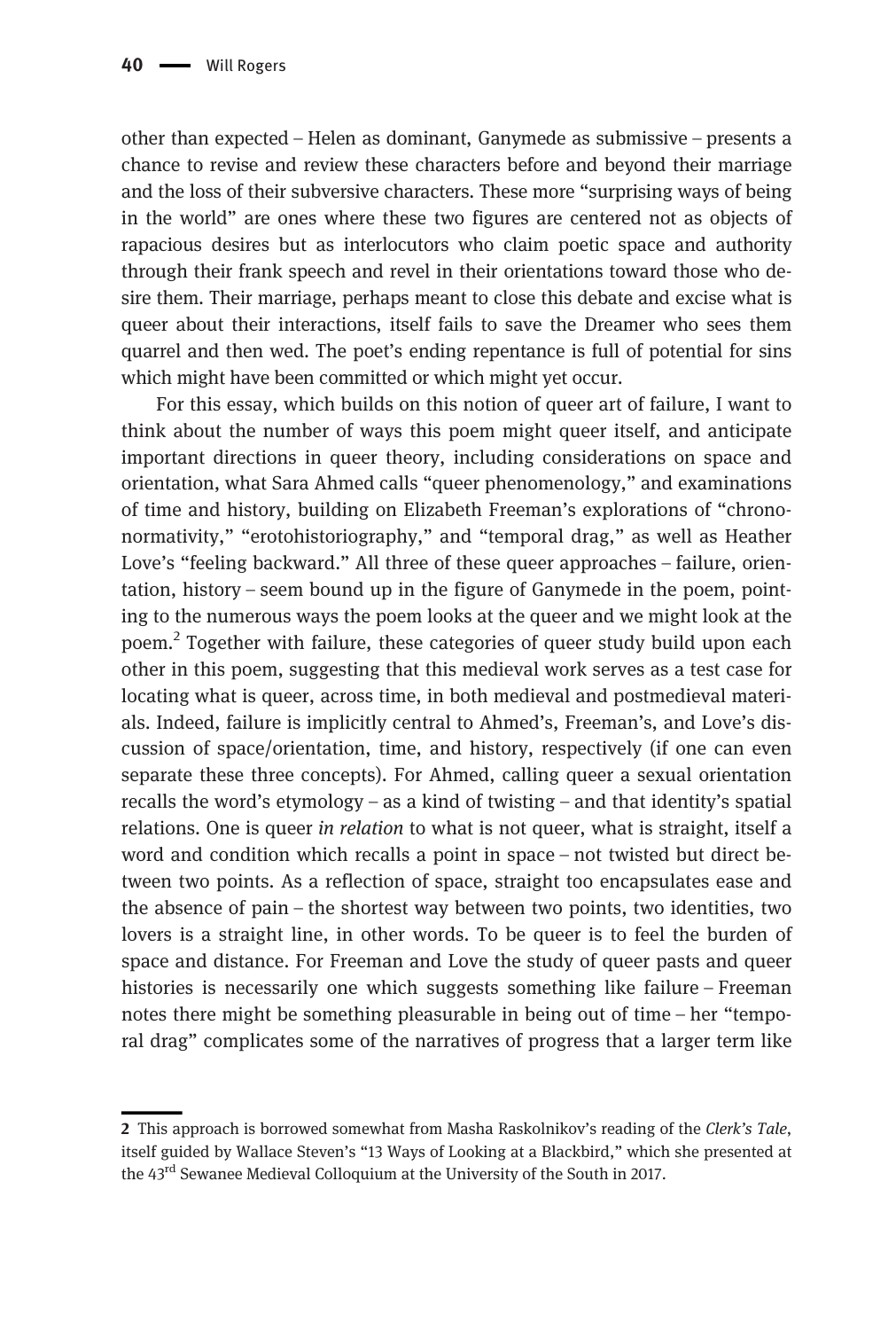"queer" might suggest, as the nostalgia for identities of the past pulls subjects back to them. But for Love, the pleasure might be found in what is painful, as negative affects and the erasure of queer history can motivate political progress in the present. These citations of modern queer theory and their usefulness in interpretations of Ganymede and Helen also show just how modern the poem can be, a characteristic that I further emphasize through the poem's comparison to *Angels in America*, a play that has been the subject of medievalist inquiry for a few decades. Together these theories and play might open up the past in order to begin reading the future of the queer past in Ganymede and Helen.<sup>3</sup>

But before I discuss the present and the future, a turn to the past is helpful. Perhaps little known today, Ganymede and Helen does offer productive connections with other discussions of premodern queerness and examinations of the normative in language and sexuality. Whether the poem maintains any space for queerness in its ultimate condemnation of homosexuality is itself debatable, it does certainly feature in debates on the effect of sodomy on language, reproduction, and nature. Indeed, many examinations of the poem center on its relation to Alan of Lille's Plaint of Nature where Ganymede appears too in a rebuttal of the exchange between Nature and the Dreamer, a scene that is instructive for reading Ganymede in Ganymede and Helen. In responding to Nature's claims about the "strange and profane language" she must use to describe the unnaturalness fleshed out by poets, the Dreamer responds

I wonder why, when you consider the statements of the poets, you load the strings of the above attacks against the contagions of the human race alone, although we read that the gods, too, have limped around the same circle of aberration. For Jupiter, translating the Phyrigian youth to the realms above, transferred there a proportionate love for him on his transference. The one he had made his wine-master by day he made his subject in bed by night.<sup>4</sup>

This sole direct reference to Ganymede in Plaint suggests a number of ideas not only about Ganymede's larger depictions but also about the similarities between Plaint and Ganymede and Helen which demand some attention here.

<sup>3</sup> See, for example, Benilde Montgomery, "Angels in America as Medieval Mystery," Modern Drama 4 (1998): 596–606. Montgomery also notes the critical response to the play, especially from queer theorists such as Leo Bersani (596). Also of interest is Steven F. Kruger's "Identity and Conversion in Angels in America," in Approaching the Millennium: Essays on Angels in America, ed. Deborah R. Geis and Steven F. Kruger (Ann Arbor: University of Michigan Press, 1997), 151–71.

<sup>4</sup> Alan of Lille, Plaint of Nature, trans. James J. Sheridan (Toronto: Pontifical Institute of Mediaeval Studies, 1980), 137–39.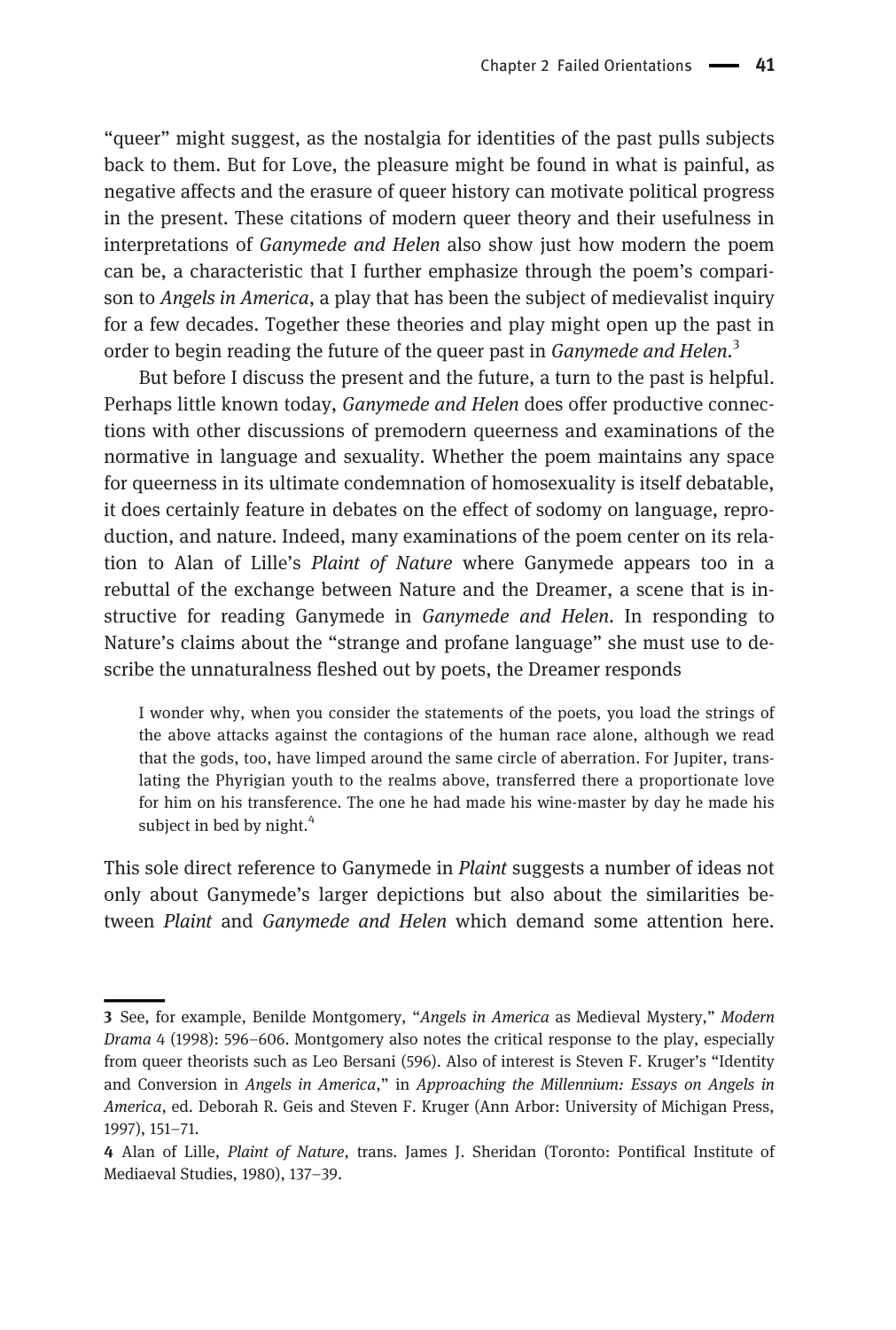Ganymede is the Dreamer's response to Nature's condemnation of poetic treatments of sodomy and the unnatural, one which, while not an excuse for human sodomy, seems to use the divine sins of Jupiter to mitigate the force of Nature's critique against human sin. In this somewhat ambiguous condemnation the Dreamer is necessarily calling attention to the rape and abduction of Ganymede, a story whose ubiquity is signaled by the lack of any direct naming for Ganymede, other than the Phyrigian youth. And like Helen in Ganymede and Helen, Nature echoes (if one takes an earlier date for Ganymede and Helen and a later one for Plaint) Helen's apparently contrived reluctance to speak in terms that are graphic.<sup>5</sup> Indeed, like Nature, Helen worries that "I don't know which way to turn, for if I do not speak on a par with the vicious,/ I shall be called the loser."<sup>6</sup> For both *Ganymede and Helen* and *Plaint*, language and sexuality seem connected in their construction as either normative and natural or nonnormative.

These connections between Ganymede and Helen and Plaint certainly help frame how Ganymede might be a repository for nonnormative sexuality and its effects on nature and language. Like Ganymede and Helen, Plaint emphasizes some aspects of Ganymede's nonnormative identity clearly although Alan of Lille more forcefully condemns the same-sex activities embodied by Ganymede, even if the Dreamer attempts to halfheartedly debate the culpability for sodomy. Nevertheless, the ties between the two dream visions are made apparent in Ganymede, who enjoys a robust afterlife in the Christian Middle Ages. Indeed, Ganymede, as V. A. Kolve shows, has an afterlife in the high Middle Ages during which Zeus's cupbearer is often a symbol for other kinds of attachments beyond queer desire, even as that queerness inheres

<sup>5</sup> Barbara Newman, God and the Goddesses: Vision, Poetry, and Belief in the Middle Ages (Philadelphia: University of Pennsylvania Press, 2005), 91. Arguing for an earlier date for Ganymede and Helen (Altercatio), Newman suggests that Plaint echoes Ganymede and Helen.

<sup>6</sup> Ganymede and Helen, 201–2. For a translation of Altercatio Ganimedis et Helene, see John Boswell's Ganymede and Helen, 381–89. For this essay, I have cited this edition by line number and Boswell's title, while nevertheless consulting Rolf Lenzen's critical edition of the Latin manuscripts in "'Altercatio Ganimedis et Helene': Kritische Edition mit Kommentar," Mittellateinisches Jahrbuch 7 (1972): 161–86. Boswell's edition is based primarily on Lenzen's text but, according to his footnote (on 381), he nevertheless consulted a manuscript (Houghton Library MS Lat. 198) at Harvard University for his translation. Thomas Stehling's translation, printed in Medieval Latin Poems of Male Love and Friendship, trans. Stehling (New York: Garland Publishing, 1985) was also consulted but not used or cited in the essay. I have checked Lenzen's Latin edition against Boswell's translation.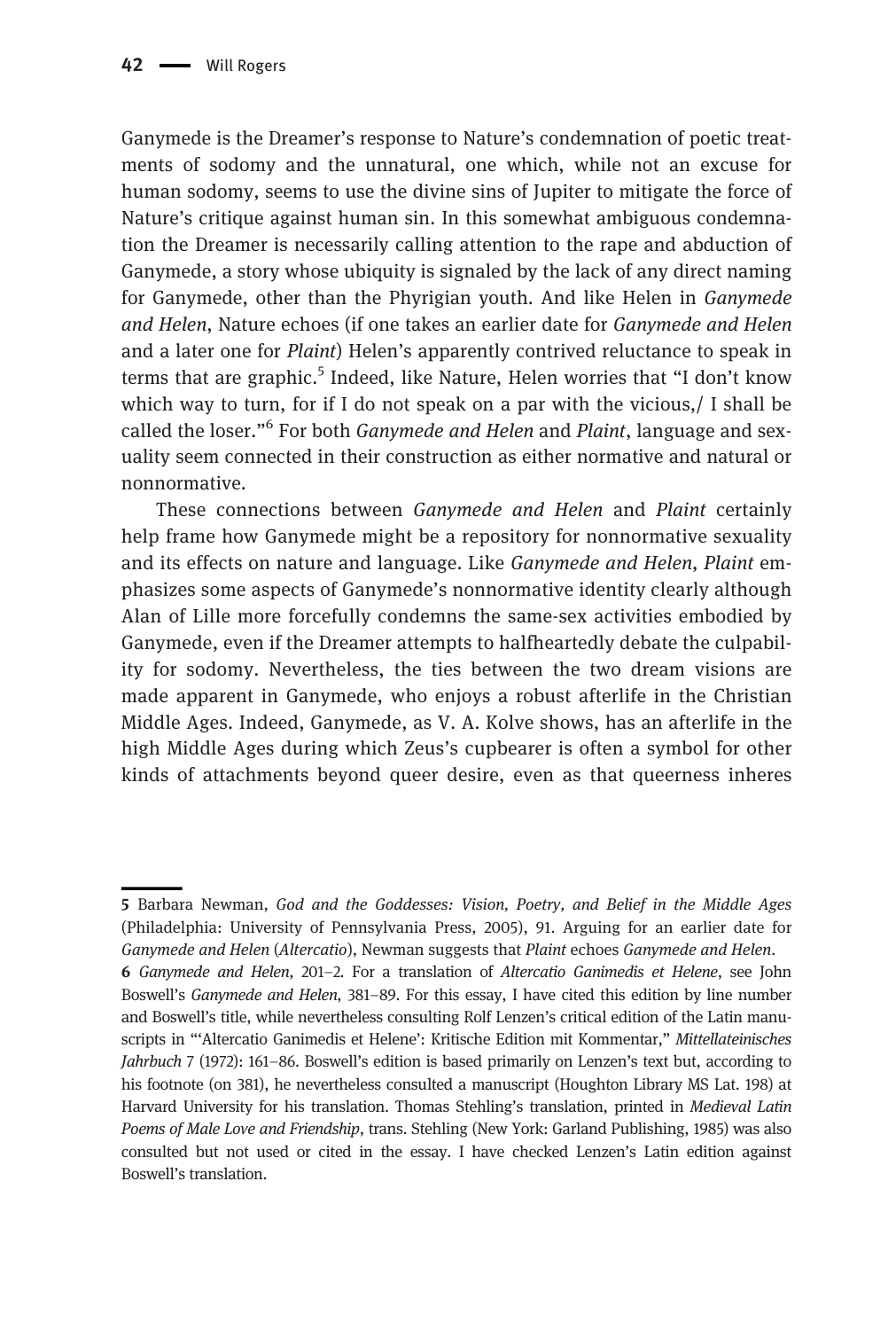#### nevertheless. Kolve's "Ganymede/Son of Getron: Medieval Monasticism and the Drama of Same-Sex Desire" traces

a late-twelfth-century St. Nicholas play called Filius Getronis (The Son of Getron) that has been little studied, and never in this context. I want to set it against the anxiety occasioned in medieval monasteries concerning same-sex desire, especially across generations, between men and youths or boys, and the ways in which the monastic community sought to control such desire and rechannel it into acceptable forms. My subject is not man/boy love in the modern criminalized sense of that term, but rather the ways in which medieval monasticism acknowledged the possibility of such emotion, sometimes (as in this play) allowed it an unusual degree of dignity, and urgently sought viable forms for its transcendence.<sup>7</sup>

In Kolve's wide-ranging article, one can see why Ganymede becomes a flashpoint, if you will, for affections and desires that might map onto Ganymede's own mythological story, especially in monastic contexts. Novices and monks in a community could model, problematically, the kinds of dynamics of abduction and servitude which the ancient myths centered on Ganymede depict. In the space of such highly charged homosocial spaces, where intergenerational bonds might be formed between monastic figures, the echoes of Ganymede have the power, according to Kolve, to redirect these homosocial, and homoerotic, elements to paper over the troublesome desires which these spaces almost certainly produced. $8$  And while the author of the poem cannot be known with any certainty – Boswell mentions evidence of an author from southern France – the material, like many of the other expressions of same-sex love from the high Middle Ages that Boswell includes in Christianity, Social Tolerance, and Homosexuality (CSTH) is certainly legible in a monastic context.<sup>9</sup>

So while at first glance it does seem odd to include this poem as any indication of premodern queer identity, for its apparent condemnation of sodomy and same-sex desire, it is a rich source for fleshing out what premodern queerness means. This short Latin dialogue, with its 270 lines, nevertheless reflects much of the critical discourse surrounding sodomy, pederasty, and the role of passivity in

<sup>7</sup> V. A. Kolve, "Ganymede/Son of Getron: Medieval Monasticism and the Drama of Same-Sex Desire," Speculum 73.4 (1998): 1014–67 at 1018.

<sup>8</sup> See also Mathew Kuefler, "Male Friendship and the Suspicion of Sodomy in Twelfth-Century France," in The Boswell Thesis: Essays on Christianity, Social Tolerance, and Homosexuality (Chicago: University of Chicago Press, 2006), 179–212. In discussing some of the afterlives of Ganymede, although not his main focus, Kuefler asserts the "image of Jove and Ganymede [in Roman d'Énéas] itself depends on the parallels between the mythical rapture of the adolescent male by an adult male for domestic and sexual service and the contemporary 'theft' of boys into military household as foster-sons" (189).

<sup>9</sup> John Boswell, Christianity, Social Tolerance, and Homosexuality: Gay People in Western Europe from the Beginning of the Christian Era to the Fourteenth Century (Chicago: University of Chicago Press, 1980), 258.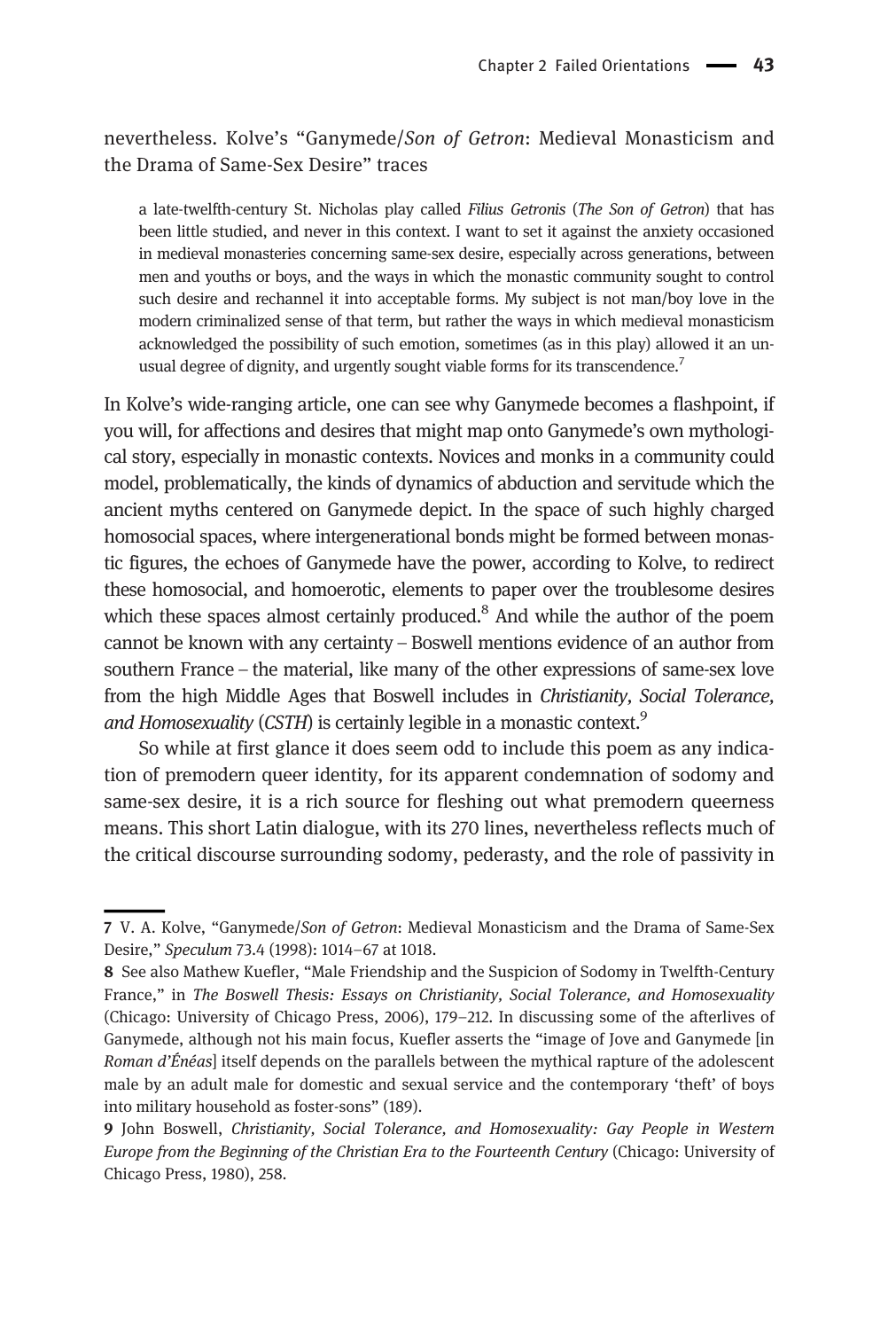the twelfth century. And, according to John Boswell in CSTH, while short the poem is remarkable, for many reasons. "Modern scholarship has largely ignored this poem, but it was extremely popular in the Middle Ages: it survives wholly or in part in manuscripts all over Europe, from Italy to England, and it was recited aloud to students and known by heart by many educated persons. Its influence on subsequent literature was profound."<sup>10</sup> The extant manuscripts seem to demonstrate the reach of this particular text, and the poem's echoes in similar poems, many of which Boswell includes in CSTH, speak to Ganymede's versatility as a symbol for same-sex love and premodern queerness.<sup>11</sup> In this wav, the poem also serves to encapsulate both the desire for a queer past and the difficulties in finding it. Rather than reproduction and the energies of marriage that consume the end of the poem couched in the citation of Nature's creations and future considerations, the poem implicitly gives voice to concerns for those who desire a queer past, a past which we might try to recover. According to Heather Love, that

effort to recapture the past is doomed from the start. To reconstruct the past, we build on ruins, to bring it to life, we chase after the fugitive dead. Bad enough if you want to tell the story of a conquering race, but to remember history's losers is worse, for the loss that swallows the dead absorbs these others into even more profound obscurity. The difficulty of not reaching the dead will not keep us from trying.<sup>12</sup>

The motif of loss here is different from Halberstam's formulation, of course. Love is speaking to the destruction of the histories, mythologies, and narratives of those who have been conquered, but in her promise here we might see glimpses of Halberstam's queer failures. In Love's queer historiography, the absence or loss of traditional evidence gives rise to desire to see, and implicitly I think the ability to see beyond what counts as traditional evidence and record. Likewise, for Ganymede and Helen, if Ganymede does lose to Helen in the poem's debate, it is that loss that will recover some of what is gone. For the poem, losing offers both a challenge to the enforced productivity of protoheterosexual logic and an anticipation of queer historiography, reading in the gaps and filling in lost desires from the past.

<sup>10</sup> Boswell, Christianity, Social Tolerance, and Homosexuality, 255–56.

<sup>11</sup> See, for example, Boswell's inclusion of "Ganymede and Hebe" (392–400) and "Ganymede" (401) in CSTH.

<sup>12</sup> Heather Love, Feeling Backward: Loss and the Politics of Queer History (Cambridge: Harvard University Press, 2007), 21.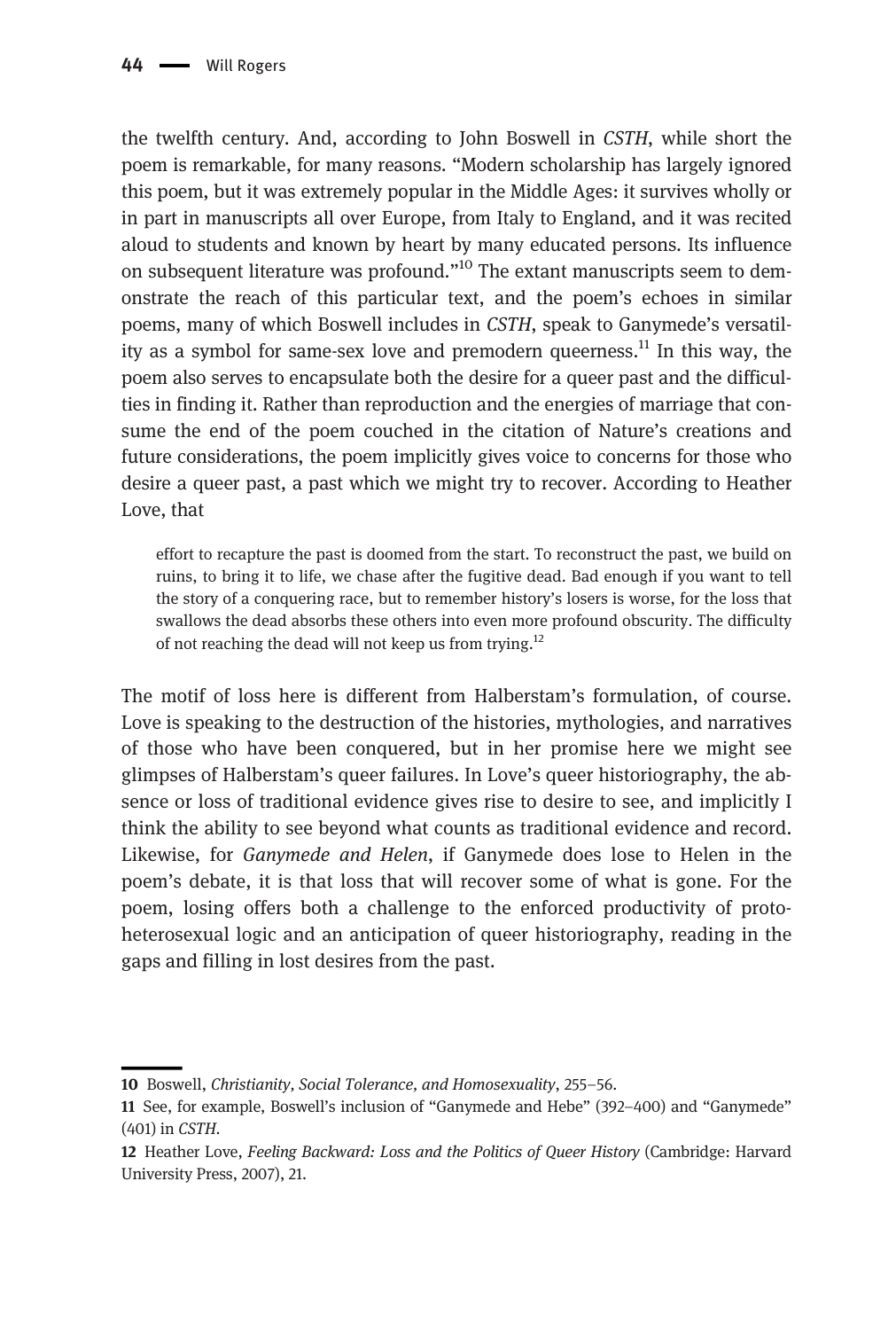In thinking through how this queer historiography is connected to "queer failure," we might return to Halberstam and see how Love's characterization of history's losers above connects to failure as style. According to Halberstam,

Failing is something queers do and have always done exceptionally well; for queers, failure can be a style, to cite Quentin Crisp, a way of life, to cite Foucault, and it can stand in contrast to the grim scenarios of success that depend upon "trying and trying again."<sup>13</sup>

What I suggest Ganymede, as a figure, and as a figure in the *Ganymede and* Helen, might show is just how we can map the queer, with respect to time, desire, and failure, and to see, again, the similarities to and differences from queers, medieval and postmedieval. The use of Halberstam's theoretical framework – which builds upon animated movies and CGI creations – might be met with multiple objections here. Ganymede and Helen is no trifle, it seems, no silly tour de force centered on animated beings, but it was popular, and, like the animated works Halberstam tracks, uses fictive beings to hint at somewhat eternal or moral truths. These popular works might hide their subversive critiques, as the comparison between Ganymede and Helen and Angels in America demonstrates.

#### Ganymede in Heaven: Angels in America

As a Latin poem that survives in a number of manuscripts, Ganymede and Helen seems to celebrate the normative in a somewhat authoritative context. In order to trace how Ganymede and Helen maintains queerness in this authoritative context and to flesh out the medieval poem's handling of queer time and space, all while making sense of the failure of Ganymede to win the debate, I am drawn first to Angels in America. Angels in America is a text where this union of normative and nonnormative echoes and whose treatment of queerness is likewise ambiguous: as a meditation on AIDS, homosexuality, and religion in the late twentieth century, the play makes clear how the narrative of Ganymede and Helen moves – how a figure of queerness (Ganymede) and spurned woman (Helen) eventually become husband and wife, a relationship that, in its development, reflects two separate moments in Angels in America. The debate between Helen and Ganymede is enlivened and its revelatory power exposed set alongside Prior's first meeting with Harper, the wife of a closeted Mormon, in a dream-like space. This space reveals Prior's homosexuality and

<sup>13</sup> Halberstam, Queer Art of Failure, 1.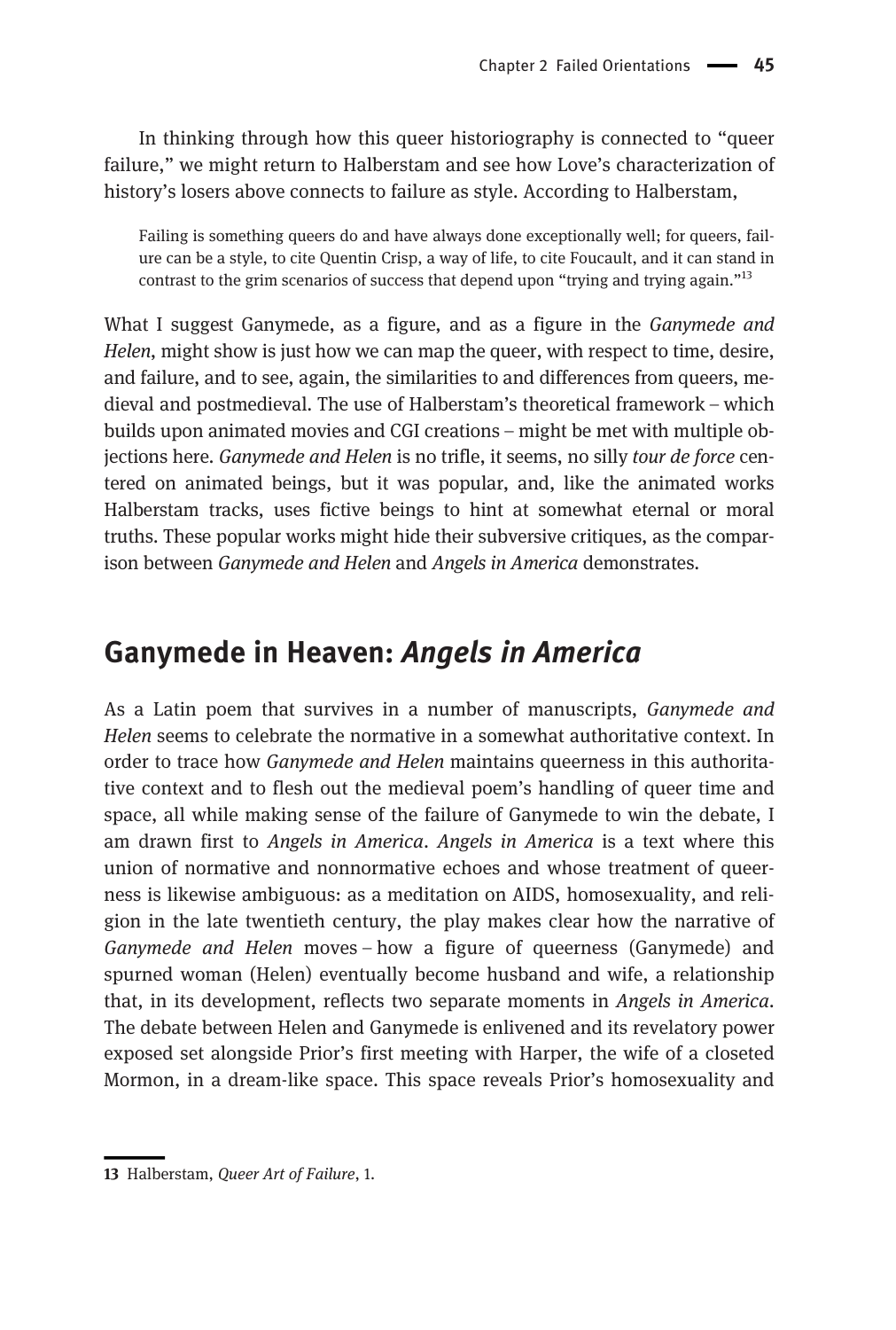centers on his bodily infirmity, a moment that implicitly rehearses the homophobic attack Helen uses against Ganymede. While Harper and Prior discuss, Helen and Ganymede debate in their *altercatio*, as Helen emphasizes Ganymede's obsession with youth:

"Tell me, youth, when youthful good looks change, When you grow a beard, when your face gets wrinkles, When your chest turns bushy, when your hole grows tough, What anxious stud will dream of you then?"<sup>14</sup>

Helen's provocative question – which anxious stud will dream of Ganymede once he is no longer young, when age has made him mature, even old? – anticipates, first, some of the interactions between Harper and Prior and then an argument – even altercation – between Harper and her husband, Joe. Compare for example Angel's example of another coming out in a dream space:

Prior: Something surprising. Harper: Yes. Prior: Your husband's a homo.<sup>15</sup>

This brief dialogue offers the first glimpse of the unraveling of Harper's marriage to Joe, the chiseled Mormon lawyer, a closeted gay man whose appearance suggests something of the embodiment of Reagan's America, defined by its whiteness, compulsory heterosexuality, and lack of sickness or impairment. While Prior reveals what surely Harper already suspects, the dream space of the play in large part undoes the totality of the fiction of her marriage and Joe's orientation. Indeed, in the "threshold of revelation," the liminal space of their shared hallucination, Harper reveals the extent of Prior's illness and suffering from AIDS and his inner freedom from the ravages of the disease – the human cost of which now seems almost incalculable and somewhat obscured by mainstream appeal and success of the play. And likewise, in Ganymede and Helen, the dream space where the Dreamer first sees Helen and Ganymede offers a threshold of revelation for these two mythological figures, where they both first misrecognize each other and then debate their relative worth to men. Even so, this space erases some of their earlier literary contexts: there are no direct connections between this Ganymede and that of mythology, where Ganymede is

<sup>14</sup> Ganymede and Helen, 177–80.

<sup>15</sup> Tony Kushner, Angels in America: A Gay Fantasia on National Themes: Revised and Complete Edition 20th Anniversary Edition (New York: Theatre Communications Group, Inc., 2013), 33.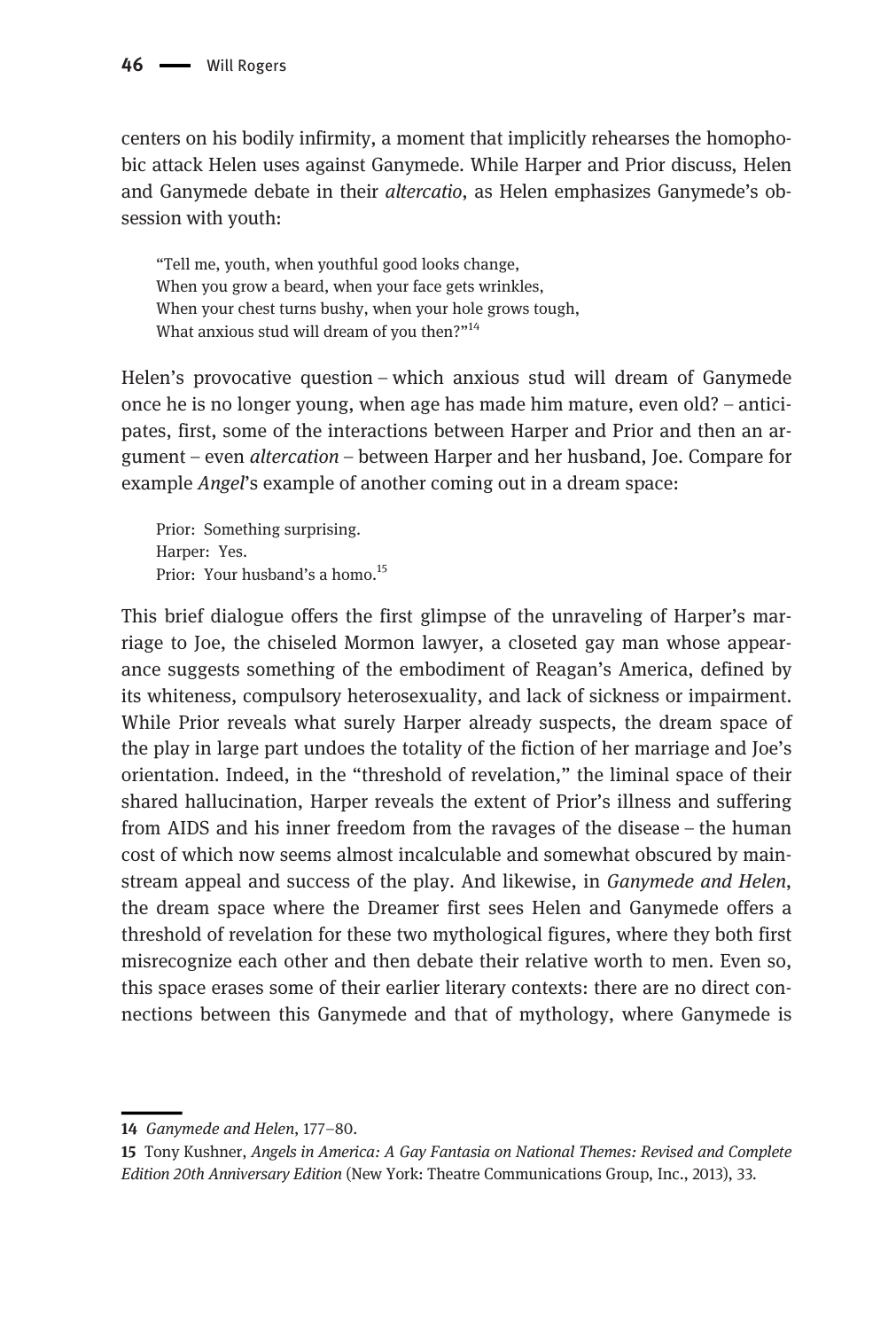often presented as the cupbearer for Zeus.<sup>16</sup> While the source of Helen or Ganymede cannot be known with any certainty in this poem, there are, especially concerning Helen, signal differences from the Homeric tradition and the depiction of Helen from Ovid's Heroides, even as there are similarities. Menelaus is not present nor is Paris, even as her condemnations of Ganymede strike a similar moral tone to her condemnations of Paris in *Heroides*.<sup>17</sup>

The absence of Helen's husband and her lover, and the intimacy she desires to enjoy with Ganymede, along with her surprise and disgust at the unveiling of Ganymede as a lover of sodomy, are striking when read alongside Harper and Prior. Indeed, the collapse of Harper's marriage in her hallucination which follows her surprise seems to echo Helen's own surprise of Ganymede's submissive sexual behavior. Harper articulates the mutual disgust Joe and she feel toward each other, especially in the bedroom, giving something of a conclusion to what might have happened in the poem's ending marriage between Helen and Ganymede:

Yes, I'm the enemy. That's easy. That doesn't change. You think you're the only one who hates sex; I do; I hate it with you; I do. I dream that you batter away at me till all my joints come apart, like wax, and I fall into pieces. It's like a punishment. It was wrong of me to marry you. I knew you.  $\ldots$  It's a sin, and it's killing us both.<sup>18</sup>

The "it" here, that thing between them, is the unspeakable for both characters, for the majority of the play, until Harper asks Joe if he's a "homo." Absolutely erased, absolutely highlighted, Joe's homosexuality becomes the excuse for this failure of heterosexual pleasure and reproduction. It is a moment that seems absolutely modern: the thirty-something couple, pulled apart by religion and identity in a 1980s New York riven by a "gay plague." Indeed, it's a queer place to be: writing about a twelfth-century monastic text with reference to a modern American play. As many have noted, the play itself has been and continues to be a success and it is wise to question its queer potentiality and its place in an essay that opens a volume on new views of historicized queerness.<sup>19</sup>

<sup>16</sup> For a discussion of Ganymede's abduction, see Ovid, Metamorphoses, Bk X:143–219.

<sup>17</sup> Ovid's Heroides 17 characterizes Helen as outraged at Paris's acts and as faithful to her husband. For a discussion of Ovid's influence and readership in the Middle Ages, see Marilynn Desmond, "Ovid's Ars Amatoria and the Wounds of Love," in her Ovid's Art and the Wife of Bath: The Ethics of Erotic Violence (Ithaca: Cornell University Press, 2006), 35–54 but especially 53–54.

<sup>18</sup> Kushner, Angels in America, 37.

<sup>19</sup> In particular, Montgomery's "Angels in America as Medieval Mystery" cites David Savran's critique of the play's ambivalent critique, even support, of Reagan's politics. I am indebted to one of the reader's suggestions to view this play and its inclusion here with suspicion.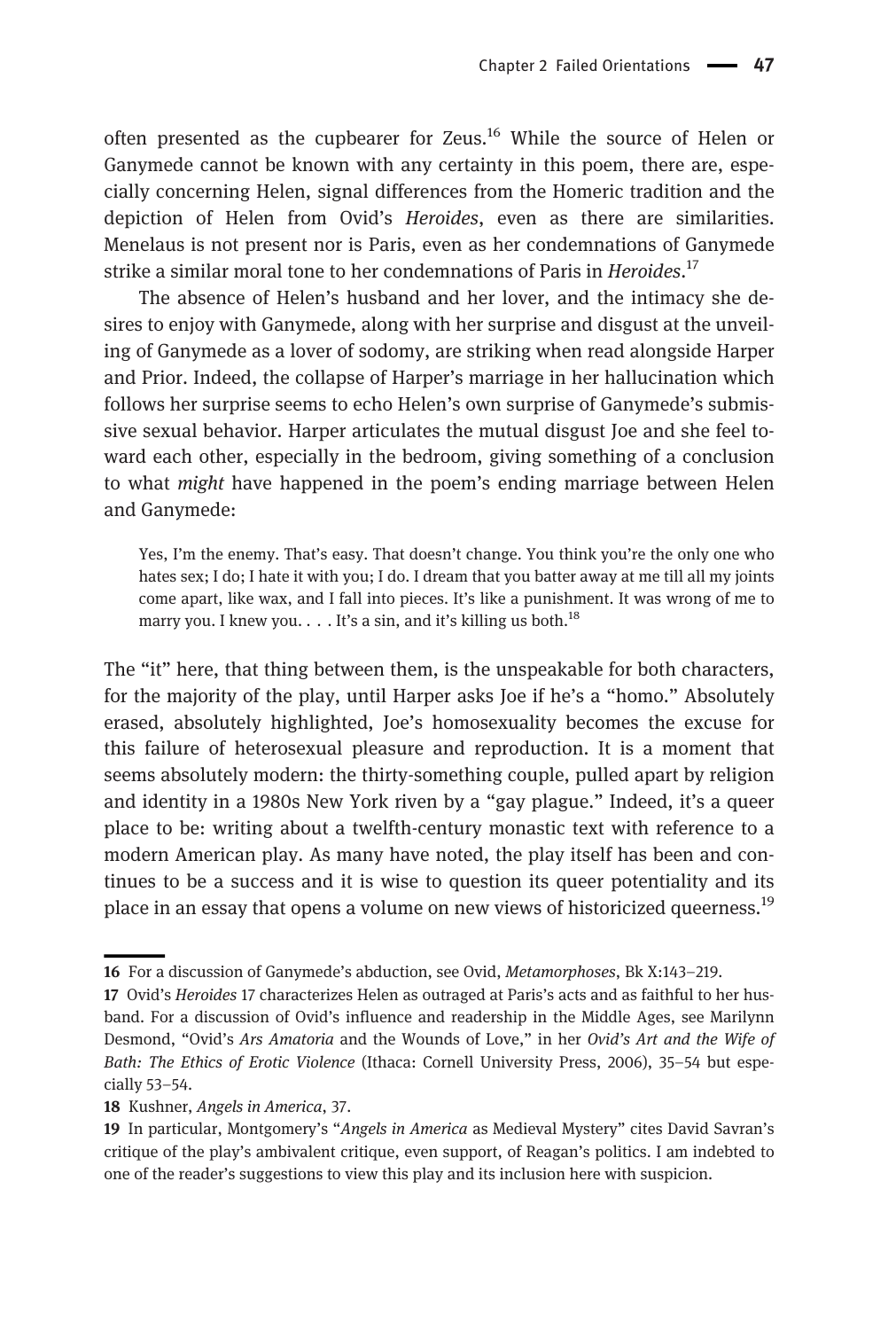But the seemingly hegemonic success of the play and its handling of sodomy, same-sex attraction and the interplay between normative and nonnormative sexuality positions the play as somewhat of an ideal entry into *Ganymede and* Helen, with the medieval poem's debate between Helen and Ganymede, following Ganymede's submission to Helen, and their competition for male attention.

### Nature's Failures?

The very structure of Ganymede and Helen calls attention to the structural failure of a kind of proto-heterosexuality to contain what is queer. Indeed, one of the signal ways the poem registers the failure of its ending is in the framing of its debate – not just in the actual framing and orientation of Helen's and Ganymede's bodies but also in the contextualization of the poem as one extolling nature and Nature personified. Indeed, as Barbara Newman has argued,

these excerpts from the "Altercatio" suggest the general tenor of debates about homosexuality in the later twelfth century. Appeals to animal behavior could backfire, as Helen discovers. Most animals are obviously not monogamous, but more to the point, there was no other ethical context in which clerics taught that rational humans should imitate irrational beasts. Boswell has shown that two contradictory ideas about "natural sexuality" seem to have taken hold among writers at about the same time: first, the notion that certain creatures – such as the hare, the hyena, and the weasel – were "innately" homosexual and therefore to be shunned, and second, the belief that homosexuality is "unnatural" because it does not occur at all among animals. Alan of Lille alludes to both ideas in De planctu.<sup>20</sup>

The poem ends, as one supposes it must, with the union of Ganymede and Helen. This ending and its celebratory tone of proto-heterosexual marriage is anything but a victory, at least for Ganymede. Ganymede loses both the debate and his desires. Then, it is clear that if the twelfth-century dream vision is an effort at supporting a kind of premodern heterosexuality and reproductive futurity, it fails completely. Ganymede, whose passivity disgusts Helen, is still conquered by Helen at the end of the poem, and merely becomes her bottom. Even if that failure can be overlooked and their marriage celebrated, then the final ending of the dream vision, too, hints at failure. I would suggest just as "the apparent victory of Helen should be viewed cautiously," so then should the Dreamer's ending repentance.<sup>21</sup> The Dreamer awakes to find whatever solutions are available to Ganymede for nonnormative desire are not available to him. If

<sup>20</sup> Newman, God and the Goddesses, 92.

<sup>21</sup> Boswell, Christianity, Social Tolerance, and Homosexuality, 258.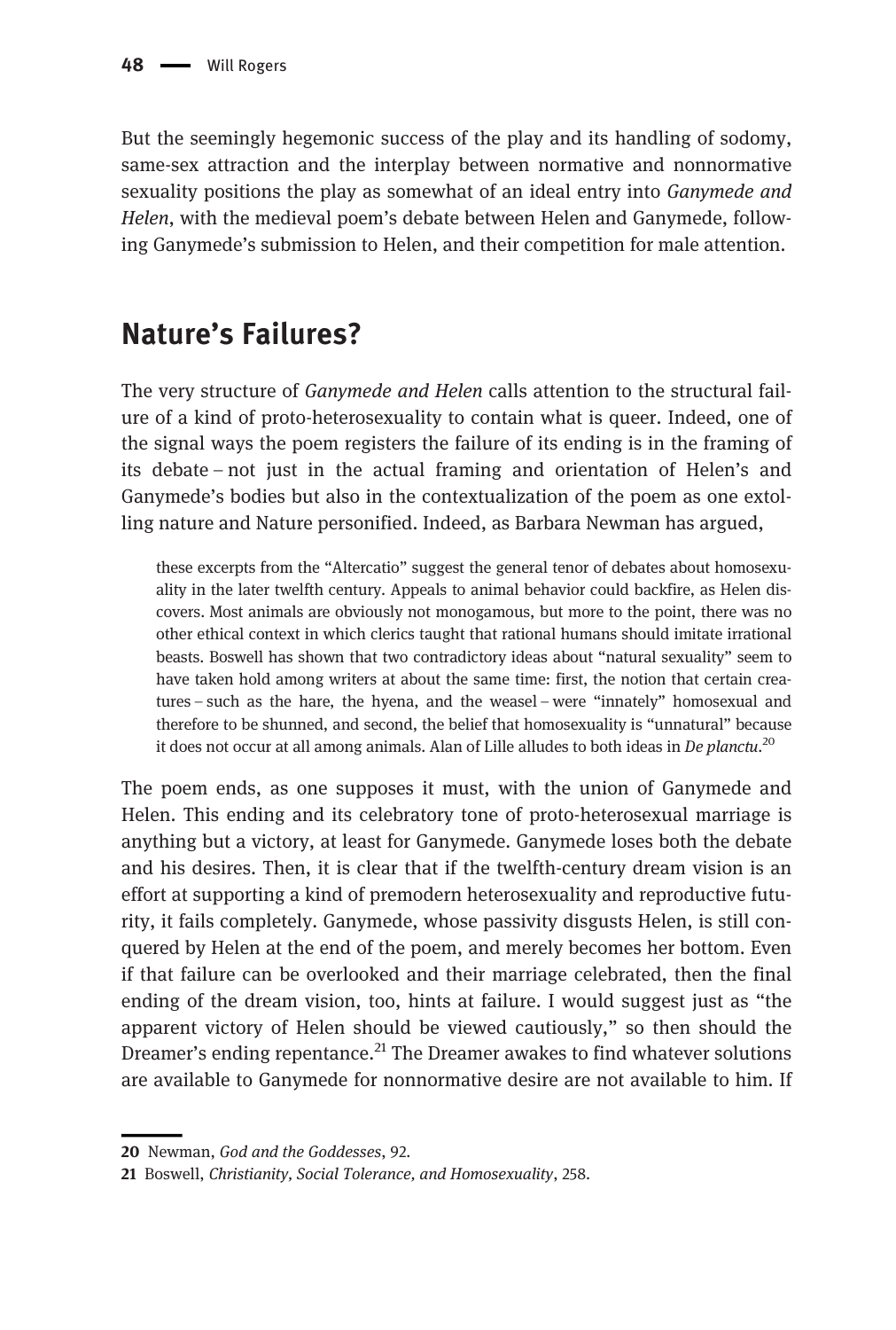a monastic author, then in his homosocial environment there is no room for marriage. If not, failure seems perpetual, as the potential for sodomy seems eternal in his ending repentance. In light of these layers of failure, how might failure actually be reinterpreted? How does failure actually become a way to interrogate and criticize those structures which render Ganymede a loser? In the lines that describe Ganymede's loss, Ganymede's submissive nature in fact remains, even as he seems to change and become a figure of normative sexuality:

He is silent. Reason rises to speak. She prudently limits herself to a few words: "There is no need of a judge," she says, "the matter speaks for itself. "I say to the boy, enough. The boy is conquered."<sup>22</sup>

The reclamation of Ganymede for marriage, for the active role, suggests a kind of ambiguity that rewrites time, space, and victory in ambivalent ways. Even losing, Ganymede's position, voice, and history are articulated in the poem, and the poet's descriptions of all three suggest a rather hollow victory for Helen and heterosexuality. Indeed, the debate between Ganymede and Helen probably best exemplifies what might be read as ambivalence on the subject of homosexuality. The poet makes Ganymede lose the debate, and at the poem's conclusion abjures homosexual acts: "Let the Sodomites blush, the Gomorrhans weep/ Let everyone guilty of this deed repent."<sup>23</sup> His poem eventually stands as a condemnation of homosexuality, even as the poem's structure gives equal time to arguments on both sides of the question, and in the body of the debate the poet lets both Ganymede and Helen "score points."<sup>24</sup> If anything, Ganymede gets lines that are more repulsive and wounding to Helen. He describes her vagina and those of other women as "a yawning cave" and a "sticky bush" and as a "hole whose stink is worse than anything else in the world."<sup>25</sup> These insults are given in response to Helen's claim that

Your Venus is sterile and fruitless, And highly injurious to womankind. When a male mounts a male in so reprobate a fashion, A monstrous Venus imitates a woman.<sup>26</sup>

<sup>22</sup> Ganymede and Helen, 251–54.

<sup>23</sup> Ganymede and Helen, 268–69. Boswell's note in CSTH following these lines (389) is instructive,

as he notes they are part of an expanded ending, found only in the Houghton manuscript.

<sup>24</sup> Boswell, Christianity, Social Tolerance, and Homosexuality, 258-59.

<sup>25</sup> Ganymede and Helen, 230–31.

<sup>26</sup> Ganymede and Helen, 225–28.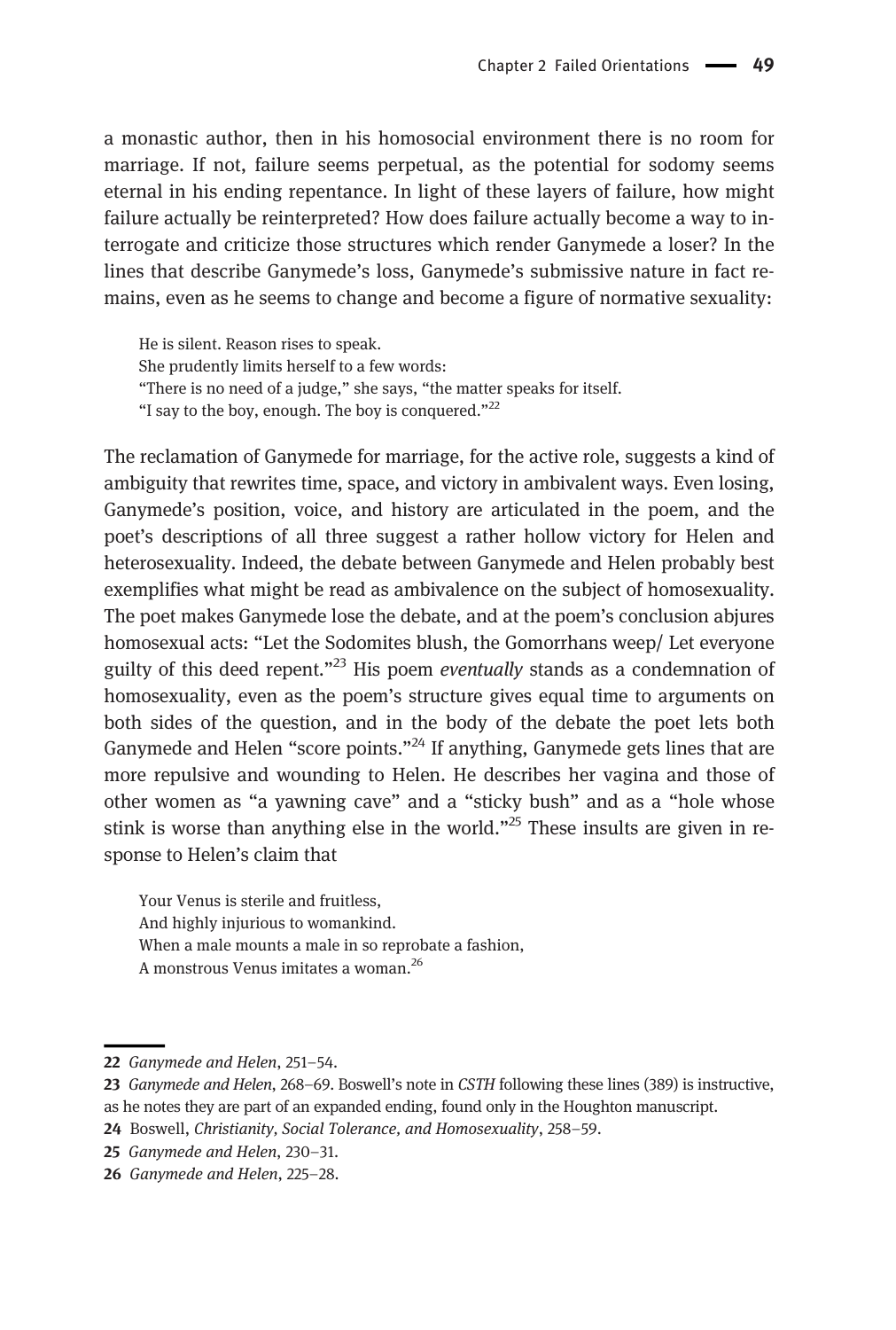Helen's weapon, of course, is Ganymede's ejaculate – the "tear of Venus between your thighs" – and he is silenced.<sup>27</sup> Echoing or anticipating Alan of Lille's dream vision (Michael Johnson's essay in this collection touches more on the relationship between the two poems), these lines seem to match those of Nature personified in the Plaint of Nature. The poem begins with radical sameness: both Helen and Ganymede are touched by the divine in their appearance, and even Ganymede misrecognizes Helen, and this perceived sameness hints at the sterility and waste of Ganymede's ejaculate later in the poem. Difference is necessary to avoid this "monstrous Venus." But as a boy and a woman, sitting alone in a field, they begin to debate – the poet/monk notes they talk of many subjects, but he gives voice to their competition. What do men want? Ganymede says it's him. Helen counters it's her. Indeed, it is the reliance on Nature, personified in the poem, and nature, as a space and place governed by a kind of reproductive time, that actually twists and opens a space for queerness. And yet, it is in this space of nature that the anxieties of queerness surface.<sup>28</sup> Far from seeing Nature as a strict moral authority, one which polices and regulates normative behavior, Nature and, by extension, what is natural contains vice and virtue. Indeed, as Joan Cadden has shown,

Nature was, in many respects, the source, judge, and enforcer of right living and proper social relations in the view of both academic and social elites in the late Middle Ages. It directed the production of desire and its regulation under the auspices of reason, both crucial to the psychological dynamics of virtue and the political dynamics of hierarchy. But, if natural desire and pleasure were necessary elements in the dialectic of moral goodness and perhaps also of justice, they were dangerous forces that necessarily subverted the orders they supported. $^{29}$ 

Cadden's focus here – the tensions inherent in a system dominated by nature where nature's "fragility" and its "lapses" make virtue and vice possible – helps to clarify how the depiction of nature as the setting for Ganymede and Helen might highlight what the Dreamer and Helen eventually see: the figure of Ganymede is beautiful and perfect, even as he is an unrepentant sodomite. Nature's wild attributes and Ganymede's freedom to exist introduce how space might control, reflect, or create positions that are not normative. As Sara Ahmed makes clear, queerness

<sup>27</sup> Ganymede and Helen, 244.

<sup>28</sup> William Burgwinkle, Sodomy, Masculinity and Law in Medieval Literature: France and England, 1050–1230 (Cambridge, Cambridge University Press, 2004), 7.

<sup>29</sup> Joan Cadden, "Trouble in the Earthly Paradise: The Regime of Nature in Late Medieval Christian Culture," in The Moral Authority of Nature, ed. Lorraine Daston and Fernando Vidal (Chicago: The University of Chicago Press, 2004), 207–31 at 208.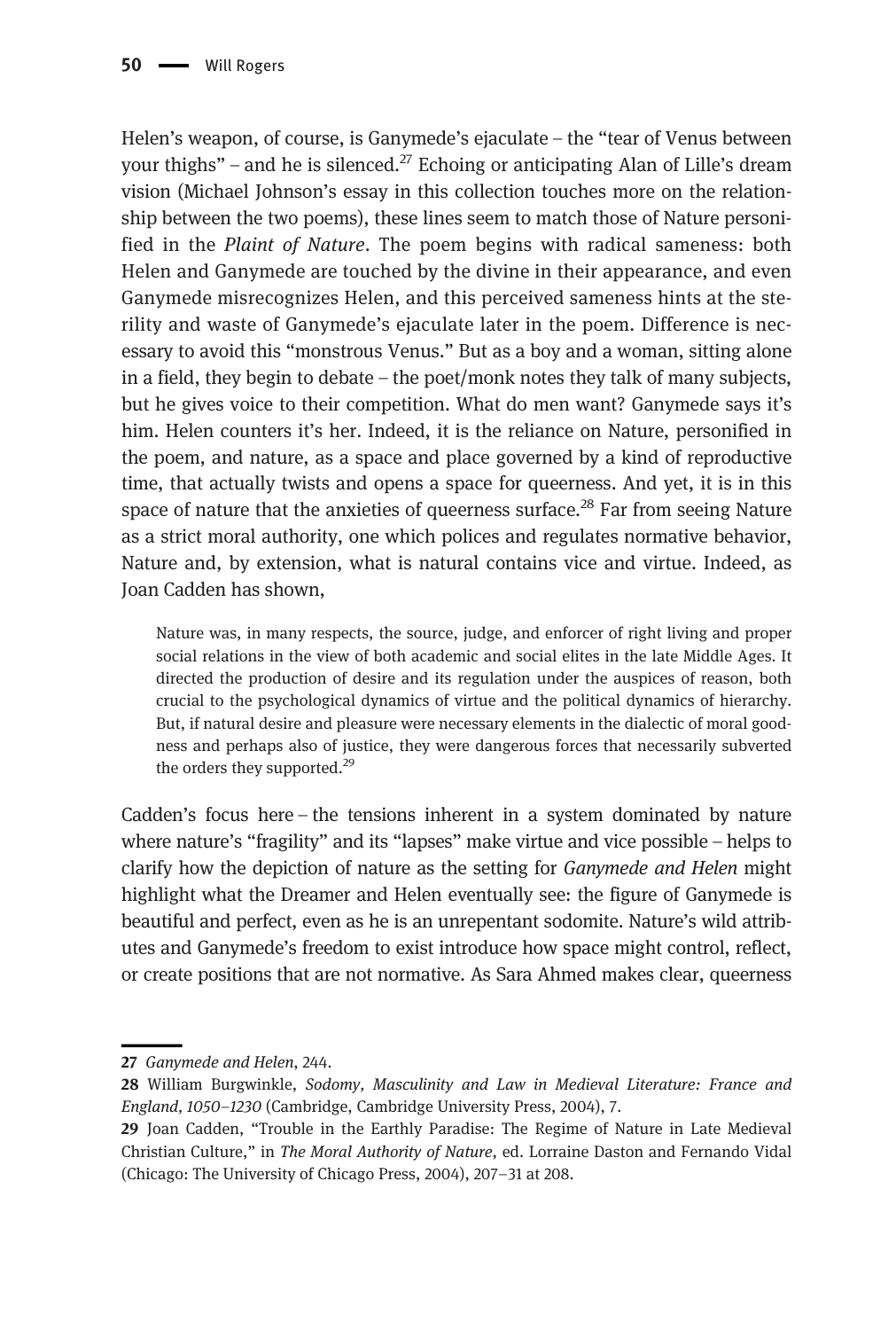and its etymology make evident how space might be central not only to orientation but also to orientation of what is sexual:

We can turn to the etymology of the word "queer," which comes from the Indo-European word "twist." Queer is, after all, a spatial term, which then gets translated into a sexual term, a term for a twisted sexuality that does not follow a "straight line," a sexuality that is bent and crooked. . . . The spatiality of this term is not incidental. Sexuality itself can be considered a spatial formation not only in the sense that bodies inhabit sexual spaces, but also in the sense that bodies are sexualized through how they inhabit that space.<sup>30</sup>

Ahmed here highlights the consequences of spaces, which in their layout can force bodies to twist and turn in order to fit, to exist. These spaces, then, seem to create or influence the orientation – strictly understood – of bodies. But this orientation, as Ahmed notes, goes further: the physical positioning of bodies creates sexual positions and positions of sexuality, connections that I explore next in linking Ahmed's theories of spaces that queer to the spaces, places, and times of Ganymede and Helen.

Ganymede and Helen at first seems never queer in time or place: an encomium in many ways of the beauty and normativity of nature, it would seem to challenge any queer readings one might apply to the apparently timeless scenes of nature it depicts, both the poem's framing of the Dreamer resting in spring or in the romantic scene of Helen and Ganymede which he sees in his sleepy state. The two settings for the poem – the grasses upon which the Dreamer lies, and the "summer grass beneath a lovely pine," where Helen and Ganymede stand – are both spaces where desire blooms, often in wild and unrestrained ways.

The sun had entered the House of the Bull, and spring, blossom laden, Had reared its lovely, flowered head. Under an olive tree I lay, on a bed provided by the grass, Amusing myself by recalling the sweetness of love. $31$ 

The discussion here of the position of the Dreamer in time (on a bed of grass), in spring, and in the middle of a sort of astrological time (the so-called House of the Bull signals the ruling astrological sign is Taurus, so April and May) presents a time so deeply embedded in procreative love that even this Dreamer is swept away by the regimes of time here, but there are other regimes of time in the Middle Ages, such as monastic time and its scheduling. As I've argued above, Ganymede's frequent appearance in the high medieval ages, especially in monastic or religious

<sup>30</sup> Sara Ahmed, Queer Phenomenology: Orientations, Objects, Others (Durham: Duke University Press, 2006), 67.

<sup>31</sup> Ganymede and Helen, 1–4.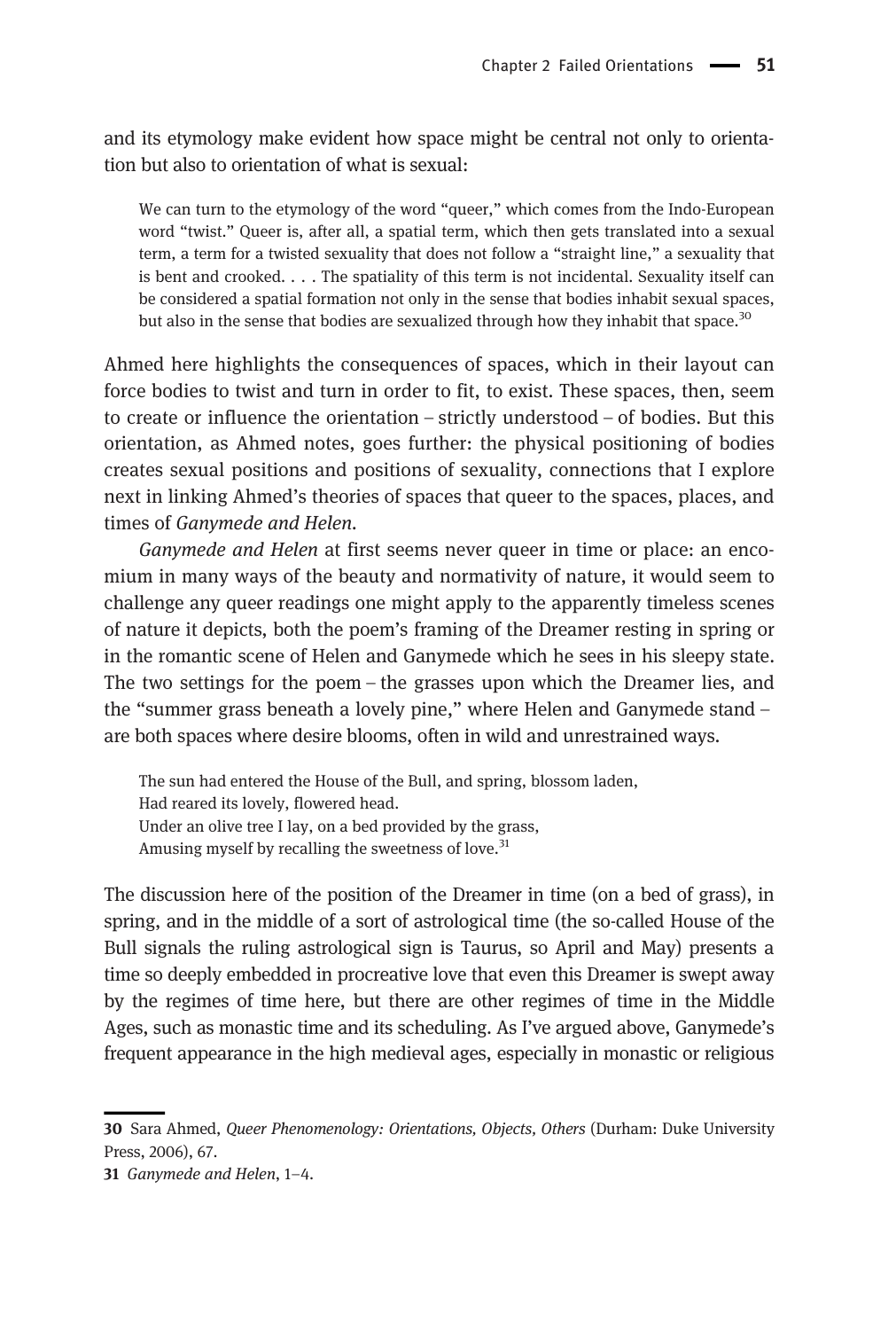materials, makes this poem legible in a monastic context, a claim that Kolve's examination of Getron implicitly supports. The poem might be considered within this experience of monastic time, which is regimented, prescribed, and regulated, just as surely as allegorical spring and the Zodiac signs regulate the seasons and the emotions and activities which they direct.<sup>32</sup>

And here, modes of procreative, natural time and monastic time don't seem that different from the modern rhythms of time that Elizabeth Freeman describes in Time Binds:

Chrononormativity is a mode of implantation, a technique by which institutional forces come to seem like somatic facts. Schedules, calendars, time zones, and even wristwatches inculcate what the sociologist Evitar-Zerubavel calls "hidden rhythms," forms of temporal experience that seem natural to those whom they privilege. $33$ 

It might seem odd to link this kind of modern regulation to medieval modes of time – sacred, natural, monastic. But what remains similar among all these modes, medieval and postmedieval, is the way in which, according to Freeman, "naked flesh is bound into socially meaningful embodiment through temporal regulation" and this "binding is what turns mere existence into . . . chrononormativity, or the use of time to organize individual human bodies toward maximum productivity."<sup>34</sup> Indeed, in her fleshing out of how time binds, drags, or otherwise organizes modern life, especially queer life it seems, one might see in the Dreamer's desire "that it [the sight of spring] had never left [his] eyes," voiced at the beginning of the poem, a challenge to the regimes of time that unite the homosocial and sterile environment of the monastery with the regimes of time that Helen feels as she reaches out to Ganymede.<sup>35</sup> Before we

<sup>32</sup> See J. D. North, "Monastic Time," in The Culture of Medieval English Monasticism (Woodbridge: Boydell Press, 2007), 203–12 for a clear account of time and its accounting in religious communities in the Middle Ages. "The Jews had the custom of praying three times a day at the third, sixth and ninth hours, and the early Christians later extended that scheme, adding prayers at midnight (when Paul and Silas sang in prison) and at the beginning of day and night. It was St. Benedict himself who added a seventh hour of prayer, compline, so completing this rule of the Church for the times of prayer, although one that was subject to much local variation. I will not even try to explain how matins could move around, as one moved from place to place, how lauds was occasionally combined with it, how sext and none could be joined, or vespers with compline. The important thing is that the canonical hours mattered greatly, and that some means of deciding on the times of service was of crucial importance" (207).

<sup>33</sup> Elizabeth Freeman, Time Binds: Queer Temporalities, Queer Histories (Durham: Duke University Press, 2010), 3.

<sup>34</sup> Freeman, Time Binds, 3.

<sup>35</sup> Ganymede and Helen, 8.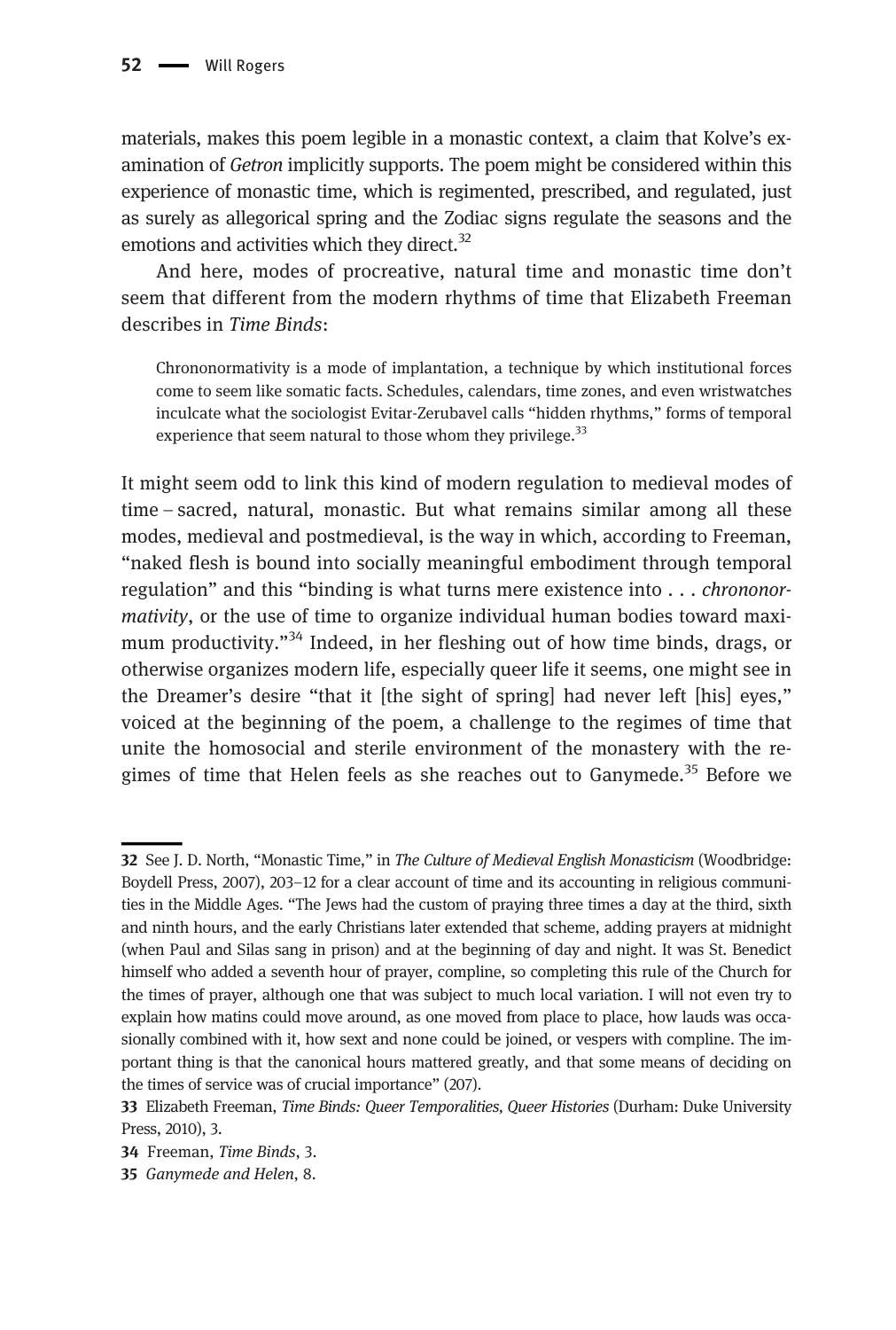hear any of the words they exchange, the poet reports that Ganymede and Helen begin to debate and argue, as "the impudent youth compares himself to the female."<sup>36</sup> One might wonder whether Helen actually notices because, following this description of their exchange, the poet describes Helen's own rush to lust and love:

She, already longing for the male and ready for bed, Has for some time felt the proddings of love. The singular beauty of Ganymede inflames her, And already the warmth within proclaims itself without.<sup>37</sup>

These lines, and their connection to time and haste, signal a kind of anticipation of Freeman's notions of how time binds – "the use of time to organize individual human bodies toward maximum productivity." But this haste and citation of time and waste – Helen kisses the boy when she is not asked and waits for no frivolous courtship – also returns to orientations and how space orients actual bodies into different orientations.

But before these lines quoted above, in view of the gods and goddesses, Helen and Ganymede relax and recline:

Both are stretched out upon the verdant grass, And might have been blessed with union, But Ganymede, not knowing the role expected of him, Presses himself against her as if he wishes to be passive.<sup>38</sup>

The two failed lovers are in the orientation of the Dreamer – reclining upon the verdant grass, and, like the Dreamer, both are oriented to ask for the impossible: Helen demands to submit; Ganymede presses his body into position, ready to be mounted. These spatial clues, following Ahmed's lead, might be read as an implicit indictment of the fluidity of nature – here on the grass, in the very bed and foundation of nature, both ask not just for what is impossible but also for what is unnatural. It is no surprise, then, that we next see the would-be lovers come to the house of Nature, where they find Nature, along with Reason and Providence,

Ruminating over the secrets of things to come, Weaving thread into countless figures And creating things with precise scales and balances.<sup>39</sup>

<sup>36</sup> Ganymede and Helen, 20.

<sup>37</sup> Ganymede and Helen, 21–24.

<sup>38</sup> Ganymede and Helen, 29–32.

<sup>39</sup> Ganymede and Helen, 46–48.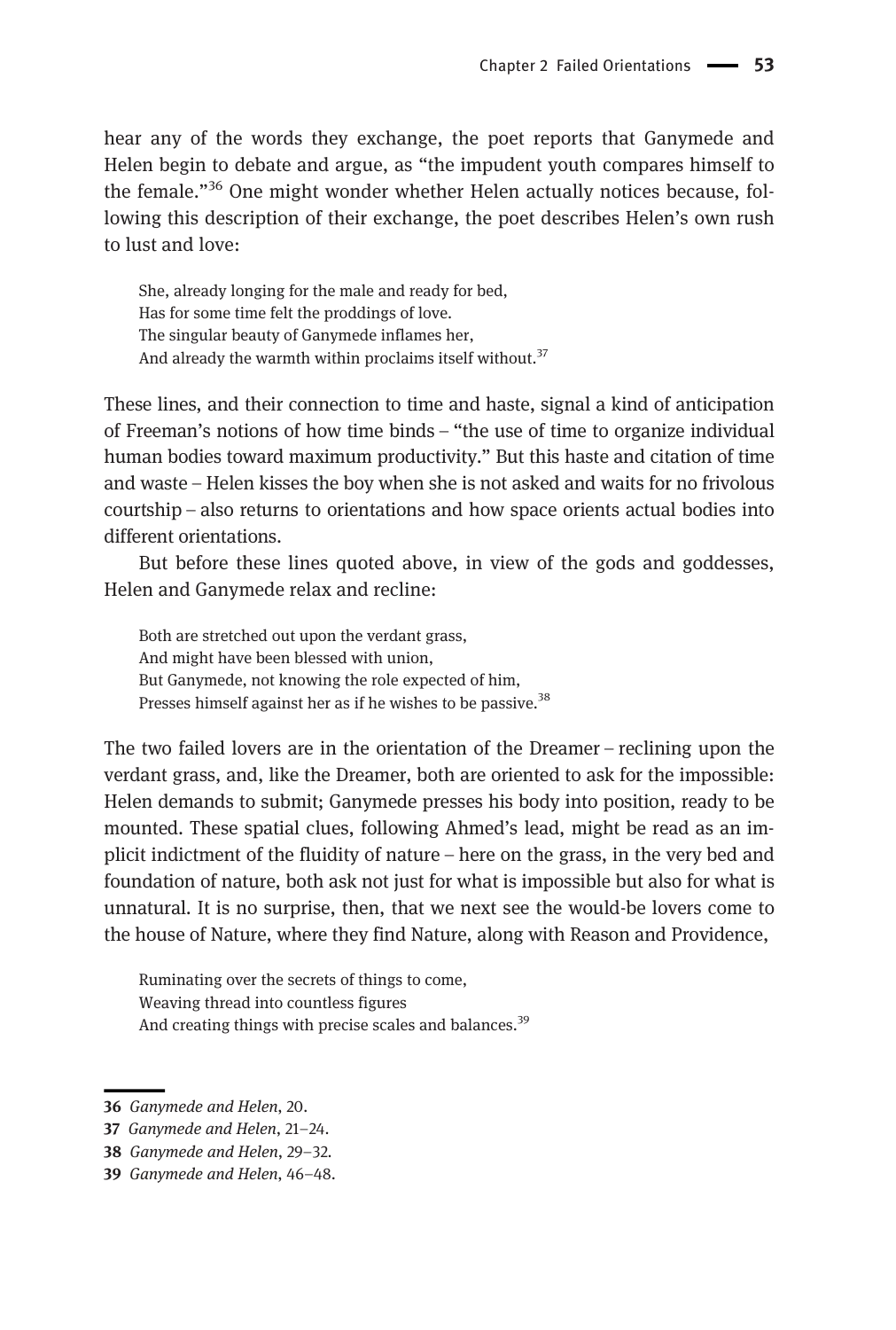As created beings, Ganymede and Helen challenge the order and layout of this space – Nature, Reason, and Providence work together on creation and the future, handling each with care and precision, but it is precisely the dominant woman and the submissive man who upset the "precise scales and balances" of creation. And this is where part of the poem ends – the indirect reporting and the voice of the Dreamer. Following the introduction of the pair's dilemma, Ganymede's and Helen's words take center stage, as the poem shifts from looking at the pair with a Dreamer describing their appearances to the direct speech of both Ganymede and Helen. It seems appropriate to think about the claims of history and the erasure of queerness that this trip to Nature appears to inaugurate. The invocation of the future in this distant, dreamy past offers a glimpse into the past, where the Dreamer and his readers can see and recuperate histories, present and lost, to find where silence might be read, where queer pasts meet feminist figures, and where exempla can be found to guide the present and future. Indeed, what this loss looks like is an orientation (something akin to an inclination) toward failure for both Ganymede and Helen. The submissive man and dominant woman, therefore, anticipate and enliven the very notion of alternate histories, partially erased, told from a queer or feminist perspective, as "queer and feminist histories are the histories of those who are willing to risk the consequences of deviation."<sup>40</sup>

But who really loses? In the course of debating, Helen feels her desire come alive, and she longs – both with her body and mind – for Ganymede. Ganymede, shamed for his desires, asks for forgiveness, accepting the original advances of Helen. But, as Freeman's notion of "temporal drag" implies, the pull of previous depictions, imagery, and convention cannot be erased here. Ganymede is a mythological figure known for having no choice or voice, and is abducted – raped would be more accurate – by Zeus as an eagle, and taken to Olympus. As this poem and its early articulations of queer space, time, and failure indicate, Ganymede reverts to an object of desire at the end, and Ganymede, as with Angels's Joe, cannot hide his nonnormative desires, even in heterosexual marriage. Nor can the poem escape the drag of previous histories of Ganymede. This failure to make Ganymede straight, to change his orientation, is made clear in the poet's discussion of Helen's conquest of Ganymede in debate. Reinforcing his submissive orientation both in the poem and in mythology, and echoing how Ganymede approaches Helen as a dominant sexual partner at the opening of the poem, the apparent deletion of his queer desires makes them clear and present. In this way, the ending of the poem reflects the troublesome logic, or non-logic,

<sup>40</sup> Sara Ahmed, The Promise of Happiness (Durham: Duke University Press, 2010), 91.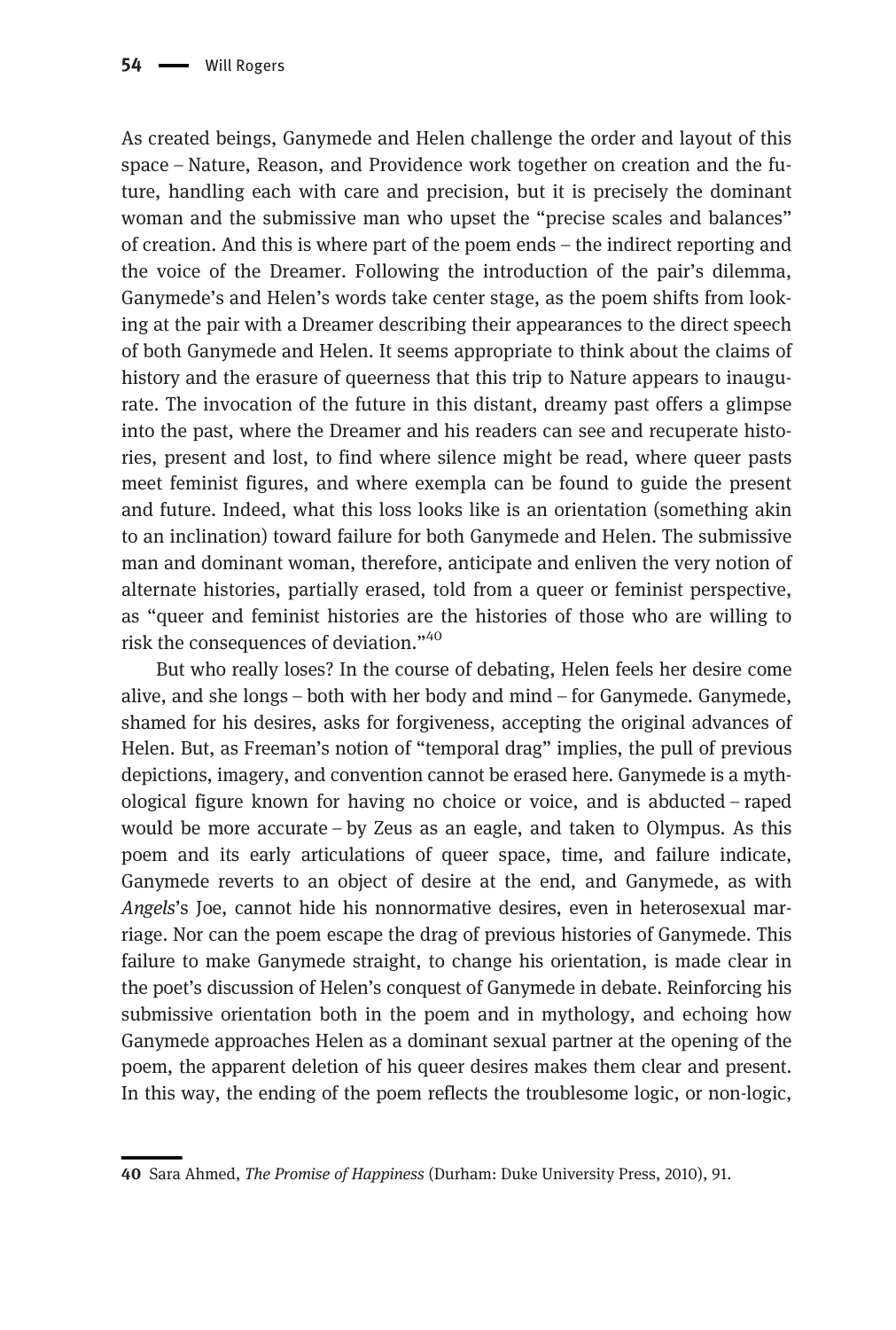of sodomy and the fear of it: "[Sodomy] was nowhere, yet everywhere threatened society with destruction. It was blotted out of the annuals of the past, unrecorded in the present, forbidden to exist in the future." $41$ 

As this poem and its early articulations of queer space, time, and failure indicate, Ganymede looks queerly at procreation, seeing the continuation of his face and person as a waste. Likewise, he looks queerly at Helen, whom he first sees implicitly as one of his "anxious studs." $42$  Simultaneously, he also looks queer to Helen and at Helen, that is, she first sees a potential partner rather than competition for men and he sees her at first in a similar fashion. And, finally, the Dreamer, the poet inside the poem and, arguably, the same poet outside, looks queer by the end – his ending and shame appear unavoidable. The poem ends with the "blessed union" which joins Ganymede to Helen, at Ganymede's request, and, seemingly, Ganymede is the dominant figure, asking for Helen's hand and their nuptials occur in the penultimate stanza. Here, at the end, I unsettle the supposedly harmonious end of the poem and instead concentrate on Ganymede's failure to win the debate and Helen's highlighting of his failure to procreate. How might these failures be coded as queer failure? Before marriage, after defeat, Ganymede is reminded of his ejaculation and his position, as a bottom, and this reminder anticipates that the dream functions similarly for the poet who remains, as he awakens, fearful of his own potential and penitential position as a sodomite both literally – as he likely is laying just as Ganymede and Helen are at the beginning of the poem – and figuratively, because if we read this author and his work as monastic, then he is fixed in a homosocial environment. In the monastery, as Kolve makes clear, Ganymede remains a potent symbol and the specter of sodomy is not gone. And sodomy, the ending of the poem reminds us, will forever haunt the Dreamer/poet:

The vision befell me by the will of God. Let the Sodomites blush, the Gomorrhans weep. Let everyone guilty of this deed repent. God, if I ever commit it, have mercy on me!<sup>43</sup>

This dream seems to remind the poet and reader that the queer failure of Ganymede's sexual appetites cannot be forgotten nor cured – for outside the poem, he cannot dispel sodomy with a marriage to Helen, or anyone for that

<sup>41</sup> Warren Johansson and William A. Percy, "Homosexuality," in Handbook of Medieval Sexuality, ed. Vern L. Bullough and James A. Brundage (New York: Garland Publishing, Inc., 1996), 155–89 at 175.

<sup>42</sup> Ganymede and Helen, 180.

<sup>43</sup> Ganymede and Helen, 267–70.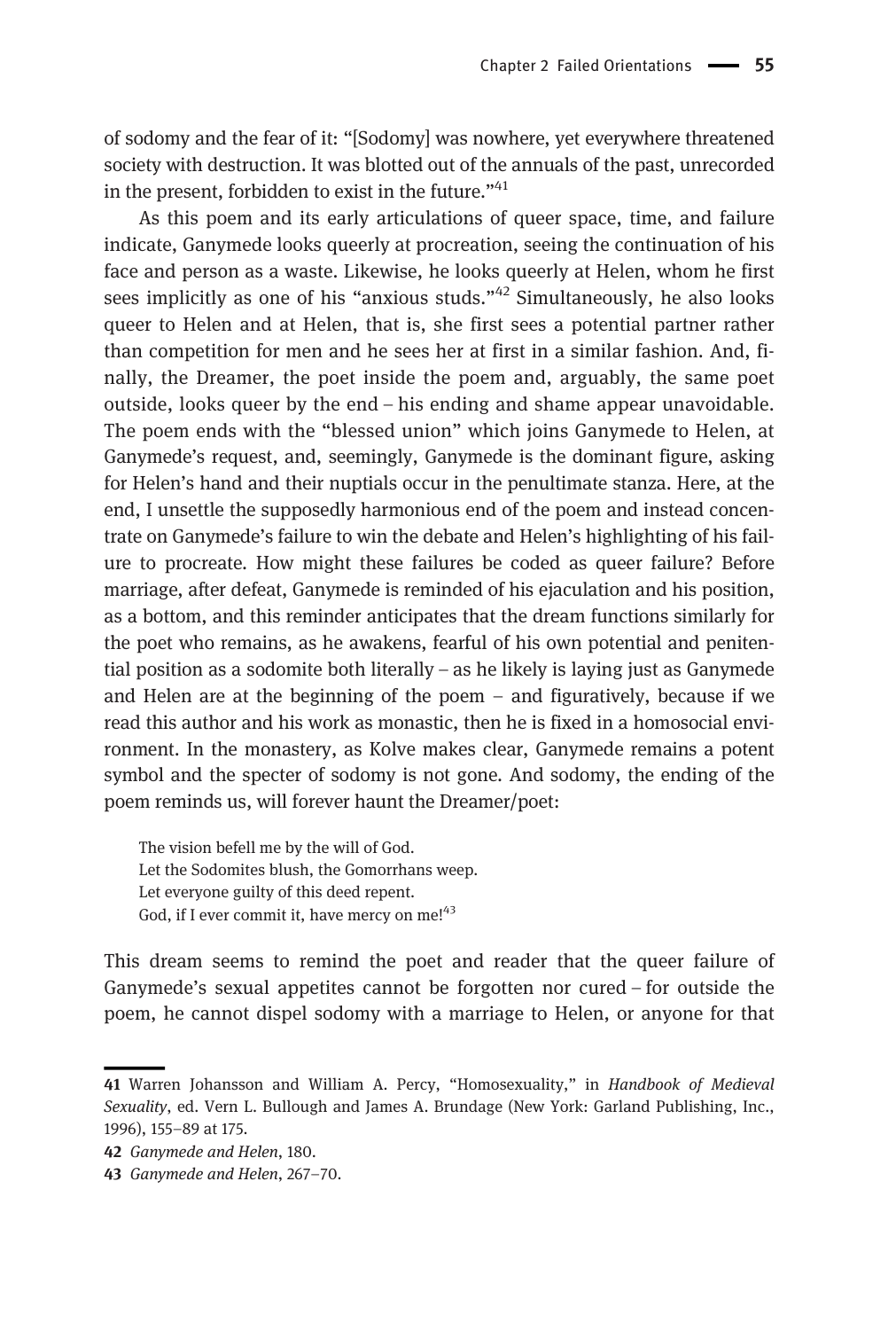matter. The ending lines, with the ambiguity about the sin of the Sodomites and the potential or history of such a sin for the Dreamer, haunt this poem. Ganymede, in this poem as in others, speaks to an archaeology of feeling and affect – that of the queer failing – and rather than let failure stand in opposition to winning might it be useful to see how Ganymede stands for a rejection or critique of this system of winning and losing, as well as all kinds of premodern hierarchies and ideologies, from marriage to monasticism? And this enduring influence of Ganymede is where we might see queer time and space converge, especially in the queer failure he can represent in various poems and texts.

## Ganymede Wins?

Emphasized in John Boswell's book, these narratives of Ganymede seemingly announce the failure of queer love and the necessity for heterosexual procreation. Yet, as John Boswell's aforementioned work demonstrates, debate follows Ganymede. Indeed, in CSTH, Boswell devotes an entire chapter to what he calls "The Triumph of Ganymede," which is followed by a section called "The Rise of Intolerance."<sup>44</sup> Part of the controversial "Boswell Thesis" (not so named by Boswell), this chapter interrogates a body of literature – among which he briefly includes *Altercatio* – centered on expressions of love for youths largely by those figures in positions of authority in institutions such as the medieval Church which gave them a certain amount of safety. $45$  According to Boswell, "none was accused of entertaining unorthodox opinions, either during his lifetime or subsequently."<sup>46</sup> And these texts centered on Ganymede – Boswell includes three poetic treatments of Ganymede in an appendix that includes eighteen translations

<sup>44</sup> Boswell, Christianity, Social Tolerance, and Homosexuality, 243–66.

<sup>45</sup> Mathew Kuefler, "The Boswell Thesis," in The Boswell Thesis: Essays on Christianity, Social Tolerance, and Homosexuality, ed. Mathew Kuefler (Chicago: University of Chicago Press, 2006), 1–31 at 2. In his edited volume centered on Boswell's CSTH, Matthew Kuefler outlines the contours of what might be described both as the central and ancillary arguments of the book and the Boswell Thesis itself: "There were four main points that form the narrative for the book: First, that Christianity had come into existence in an atmosphere of Greek and Roman tolerance for same sex eroticism. Second, that nothing in the Christian scriptures or early tradition required a hostile assessment of homosexuality; rather, that such assessments represented a misreading of scripture. Third, that early medieval Christians showed no real animosity toward same sex eroticism. Fourth, that it was only in the twelfth and thirteenth centuries that Christian writers formulated a significant hostility toward homosexuality, and then read that hostility back into their scriptures and early tradition."

<sup>46</sup> Boswell, Christianity, Social Tolerance, and Homosexuality, 244.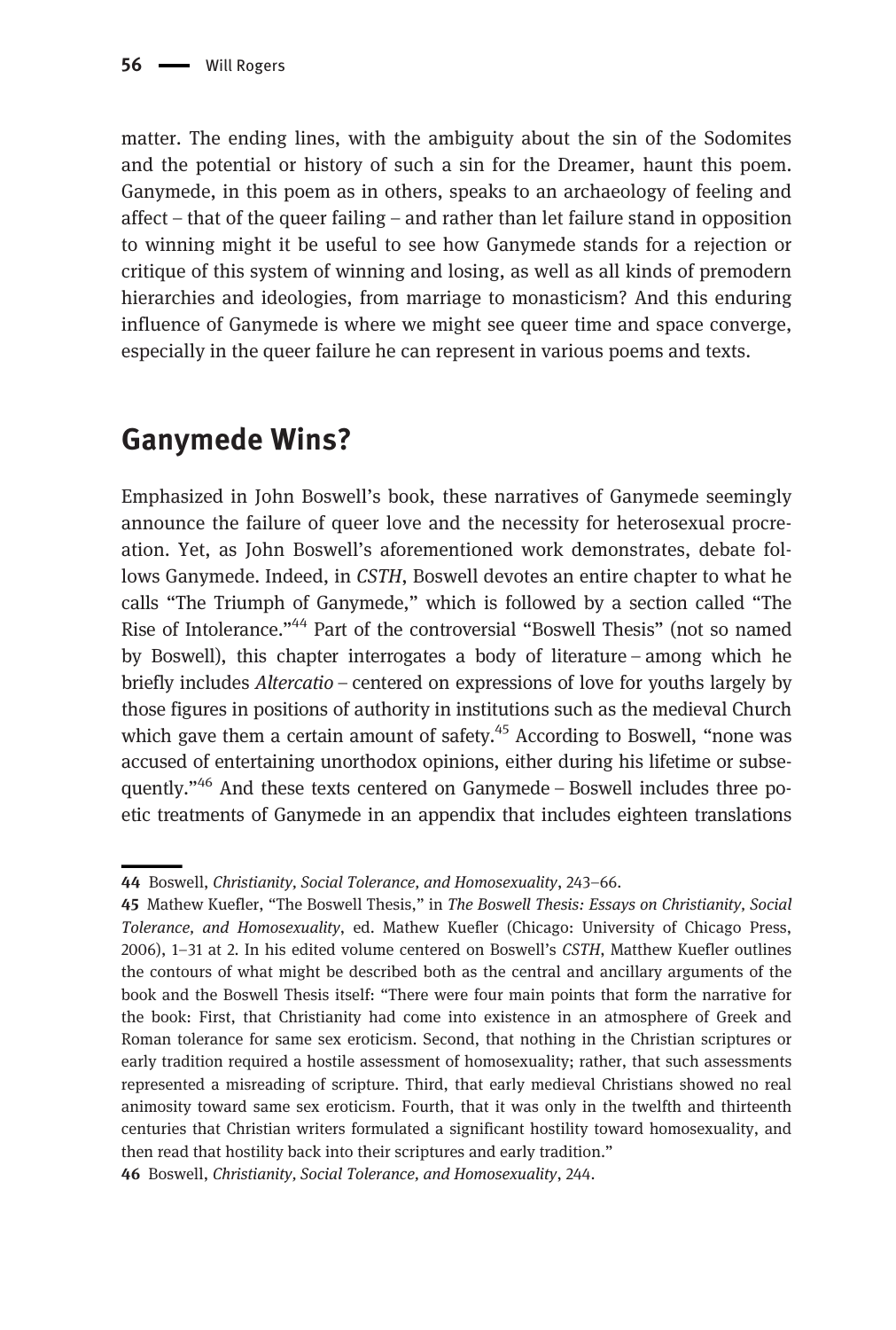in total – show the full spectrum of responses toward his myth, a point Boswell makes in the *CSTH* itself: "use of the Ganymede figure was not necessarily a sign of participation in or even approval of the gay subculture."<sup>47</sup> But *Ganymede and* Helen shows how queerly the poem construes time and space/orientation in highlighting the failure of Ganymede even in the apparent condemnation of Ganymede's same-sex love and subsequent rewriting as Helen's husband. By seeing how the twelfth-century dream vision anticipates Ahmed's, Freeman's, and Love's formulations of queer space, time, and history, we can see how the past is the future for queerness in some ways, a twisting of progress, time, and success – indeed, this poem shows how "History is about to crack wide open."<sup>48</sup>

#### Bibliography

Ahmed, Sara. The Promise of Happiness. Durham: Duke University Press, 2010.

- Ahmed, Sara. Queer Phenomenology: Orientations, Objects, Others. Durham: Duke University Press, 2006.
- Alan of Lille. Plaint of Nature. Translated by James J. Sheridan. Toronto: Pontifical Institute of Mediaeval Studies, 1980.
- Boswell, John. Christianity, Social Tolerance, and Homosexuality: Gay People in Western Europe from the Beginning of the Christian Era to the Fourteenth Century. Chicago: University of Chicago Press, 1980.
- Burgwinkle, William. Sodomy, Masculinity and Law in Medieval Literature: France and England, 1050–1230. Cambridge, Cambridge University Press, 2004.
- Cadden, Joan. "Trouble in the Earthly Paradise: The Regime of Nature in Late Medieval Christian Culture." In The Moral Authority of Nature, edited by Lorraine Daston and Fernando Vidal, 207–31. Chicago: University of Chicago Press, 2004.
- Desmond, Marilynn. "Ovid's Ars Amatoria and the Wounds of Love." In Ovid's Art and the Wife of Bath: The Ethics of Erotic Violence, 35–54. Ithaca: Cornell University Press, 2006.
- Freeman, Elizabeth. Time Binds: Queer Temporalities, Queer Histories. Durham: Duke University Press, 2010.
- Ganymede and Helen. Translated by John Boswell. Christianity, Social Tolerance, and Homosexuality: Gay People in Western Europe from the Beginning of the Christian Era to the Fourteenth Century. Chicago: University of Chicago Press, 1980.
- Halberstam, Jack. The Queer Art of Failure. Durham: Duke University Press, 2011.
- Johansson, Warren and William A. Percy. "Homosexuality." In Handbook of Medieval Sexuality, edited by Vern L. Bullough and James A. Brundage, 155–89. New York: Garland Publishing, Inc., 1996.
- Kolve, V. A. "Ganymede/Son of Getron: Medieval Monasticism and the Drama of Same-Sex Desire." Speculum 73.4 (1998): 1014–67.

<sup>47</sup> Boswell, 251.

<sup>48</sup> Kushner, Angels in America, 118.